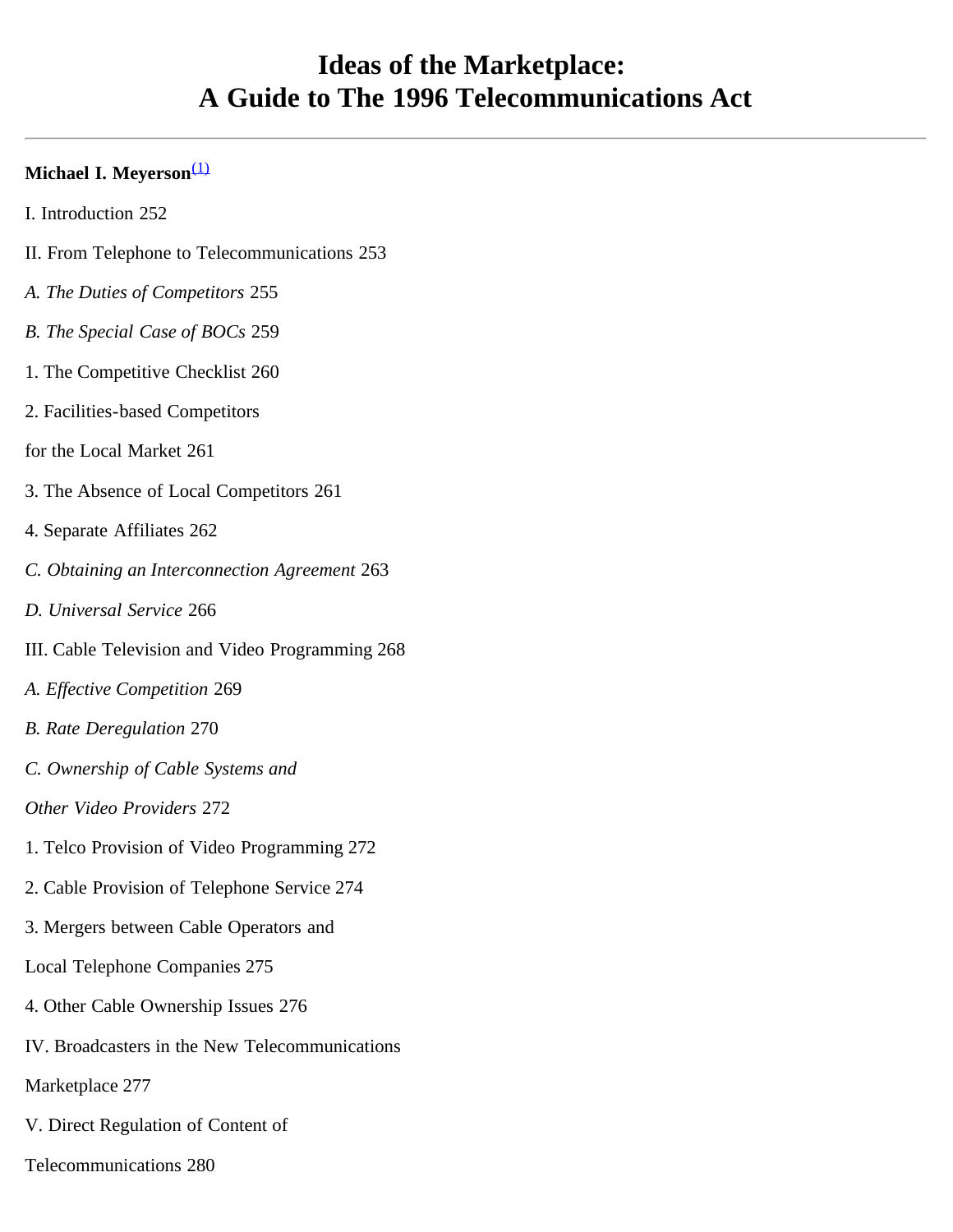*A. Broadcast Violence and Indecency* 281

*B. Cable Indecency* 282

*C. Internet Indecency* 284

VI. Conclusion 287

# **I.Introduction**

On February 8, 1996, the tortoise of federal law finally caught up with the hare of communications technology. After more than a half-century of broadcast regulation under the Communications Act of 1934, $(2)$  a dozen years of tinkering with cable television,  $(3)$  and more than a decade of telephone supervision by Judge Greene,  $(4)$  Congress passed, and President Clinton signed, the Telecommunications Act of 1996. $\overline{(5)}$  $\overline{(5)}$  $\overline{(5)}$ 

This law represents a vision of a telecommunications marketplace where the flexibility and innovation of competition replaces the heavy hand of regulation. It is based on the premise that technological changes will permit a flourishing of telecommunications carriers, engaged in head-to-head competition, resulting in a multitude of communications carriers and programmers being made available to the American consumer.

Ironically, it is the convergence of technology that is to lead to a diverse telecommunications marketplace.<sup>(6)</sup> If the same physical plant can offer local and long-distance telephone service, provide cable television programming, and carry voice, data, and video signals, then competing systems offering the whole package, as well as selected sub-parts, can replace localized monopolies.

There is no guarantee, however, that true competition will flourish, and it is certainly possible that unregulated fiefdoms will soon dot the electronic landscape. The 1996 Act is an experiment, as, one would have to admit, all telecommunications regulation is an experiment. $(7)$ 

Whether or not the devil is in the details, the future of telecommunications regulation can only be appreciated with, at least, a preliminary understanding of the specific details of the Act. $(8)$  This Article represents an effort to provide a guided tour through the major provisions of the 1996 Act.

Section II describes the new regime for telecommunications in general, and telephone in particular. Section III describes the newest cable regulation, while Section IV details the changes in broadcast regulation. Section V describes the major attempt to regulate content, rather than conduit, in the 1996 Act.

# **II.From Telephone to Telecommunications**

The goal of Congress was to create a legislative change as dramatic as the evolution of the old-fashioned telephone, carrying voices over distant wires, into telecommunications, the transmission of "information," including data and video, as well as aural communications.<sup>(9)</sup> Accordingly, Congress decided that the monopolistic local telephone company must be forced to share its market, while at the same time, be permitted into both the free wheeling competitive world of long-distance service and the potentially competitive video market as well. In the words of the FCC: "In the old regulatory regime, government encouraged monopolies. In the new regulatory regime, we and the states remove the outdated barriers that protect monopolies from competition and affirmatively promote efficient competition using tools forged by Congress." $(10)$ 

The most difficult piece in the deregulatory puzzle is how to create competition for local telephone service. Telephone (in fact all telecommunications) service is generally divided between local and long-distance service. Current technology has created a peculiar reality where it is far easier to carry information thousands of miles across the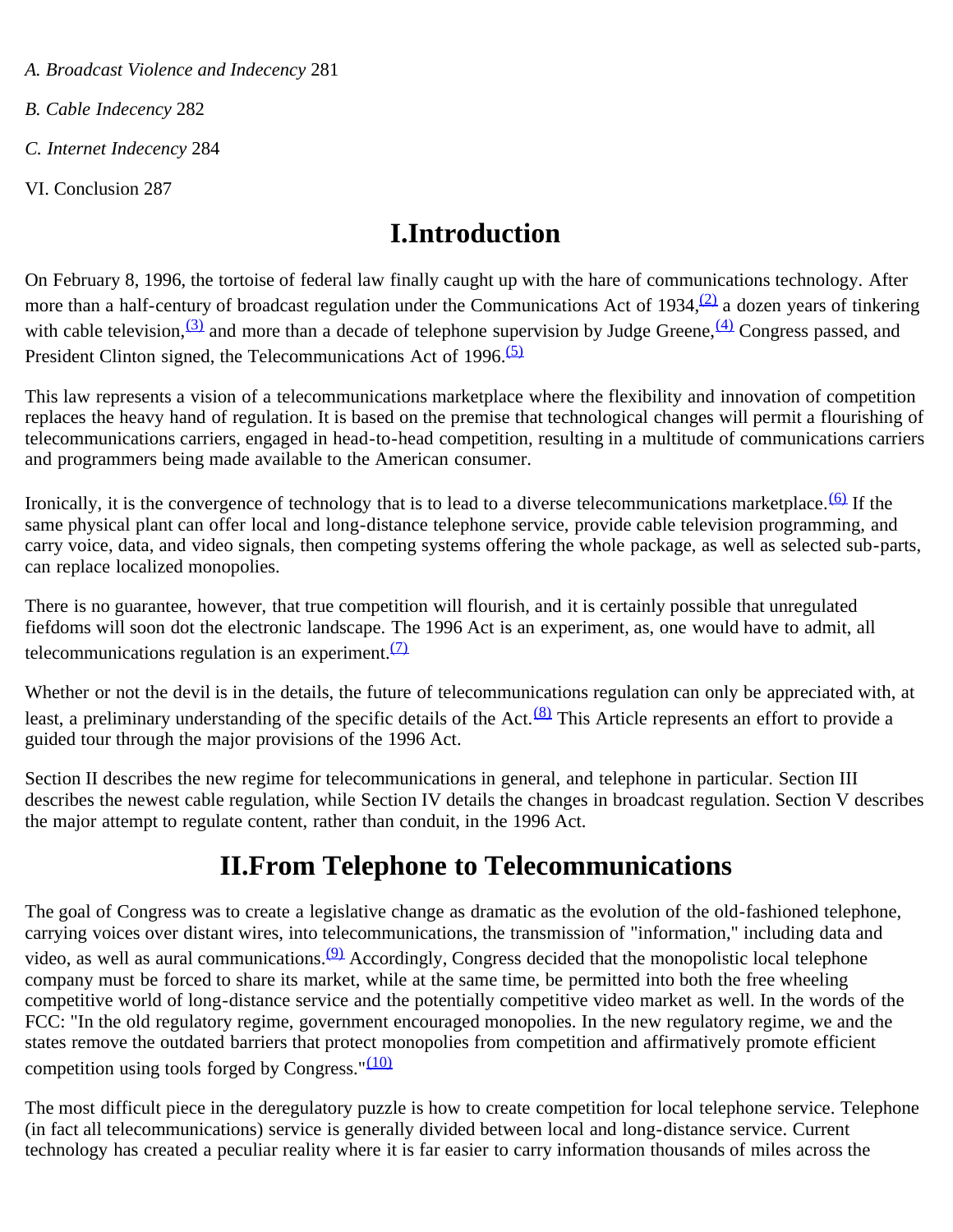country than the last mile into a recipient's business or home. It is the market for that last mile, so to speak, which must be competitive for the 1996 Act to achieve its far-reaching goals.

The geographical dividing line for a local telephone region is termed a "Local Access and Transport Area," or "LATA".<sup>(11)</sup> A company that offers long distance service is said to be offering "InterLATA Service," meaning the communication is between points not within the same local area. $\frac{(12)}{2}$  $\frac{(12)}{2}$  $\frac{(12)}{2}$ 

Following the break-up of AT&T in 1982, long-distance, or interLATA, telephone service became a highly competitive market, with both large and small players. $\frac{(13)}{12}$  The local telephone market was initially divided among seven Bell Operating Companies (BOCs),  $(14)$  known colloquially as "Baby Bells." But these "babies" were not only large, they continued to enjoy virtually monopoly control over their area's local telephone service. There were numerous much smaller local telephone companies, that had monopolies over rural or much smaller geographic areas.

The expense of duplicating the local phone company's infrastructure, and the necessity of interconnecting with its plant, also made it obvious that competition for the local market would be impossible without the active assistance of the very companies with whom competition was sought. The question for lawmakers was how local telephone service, long considered a "natural monopoly," $(15)$  could be opened for competition.

New Part II of Communications Act, entitled "Development of Competitive Markets," creates the blueprint for what Congress hoped would become the future of telecommunications.<sup>(16)</sup> Section 251 details the substantive framework necessary for achieving competition in telecommunications and section 252 describes the procedural mechanism for implementing that framework. $(17)$ 

## *A. The Duties of Competitors*

Congress divided telecommunication carriers into four classifications and varied the degree of regulation with each category. The broadest group is the general telecommunications carrier, then comes the subgroup called Local Exchange Carriers (LECs), which is further subdivided into "incumbent" Local Exchange Carriers, and finally, the most detailed regulatory provisions are for the BOCs. $\frac{(18)}{2}$  $\frac{(18)}{2}$  $\frac{(18)}{2}$ 

A "telecommunications carrier" is defined as any entity offering, for a fee to the public, to transmit information without changing the content of that which is transmitted.<sup>(19)</sup> The primary duty imposed on all telecommunications carriers is interconnection. In other words, all telecommunication carriers must connect directly or indirectly with other carriers.<sup>(20)</sup> Additionally, carriers are prohibited from designing their networks so as to thwart the ability of other carriers from interconnecting with them. $\frac{(21)}{2}$  $\frac{(21)}{2}$  $\frac{(21)}{2}$ 

Far more detailed requirements are imposed on the LECs--those who provide either telephone exchange service or service access.<sup>(22)</sup> Genuine competition in local phone service was recognized as being very difficult to acheive, yet was regarded as essential if there were to be true telecommunications competition. Despite the initial situation of general monopoly LEC status, the 1996 Act described five obligations to be shouldered by all future LECs, both dominant and challenger.

The first of these obligations involves resale.  $\frac{(23)}{(23)}$  LECs are barred from either prohibiting or imposing discriminatory or unreasonable conditions on the resale of telecommunications services.

Next, all LECs must provide "number portability." $(24)$  This will permit users to switch from one telecommunications carrier to another without having to change their existing telecommunications numbers.  $(25)$  The Act recognizes the potential difficulty in implementing this mandate, so it provides that number portability will be required only "to the extent technically feasible," and in accordance with FCC requirements. $(26)$  Additionally, the Act states that the FCC must ensure that the costs of establishing number portability are "borne by all telecommunications carriers on a competitively neutral basis." $(27)$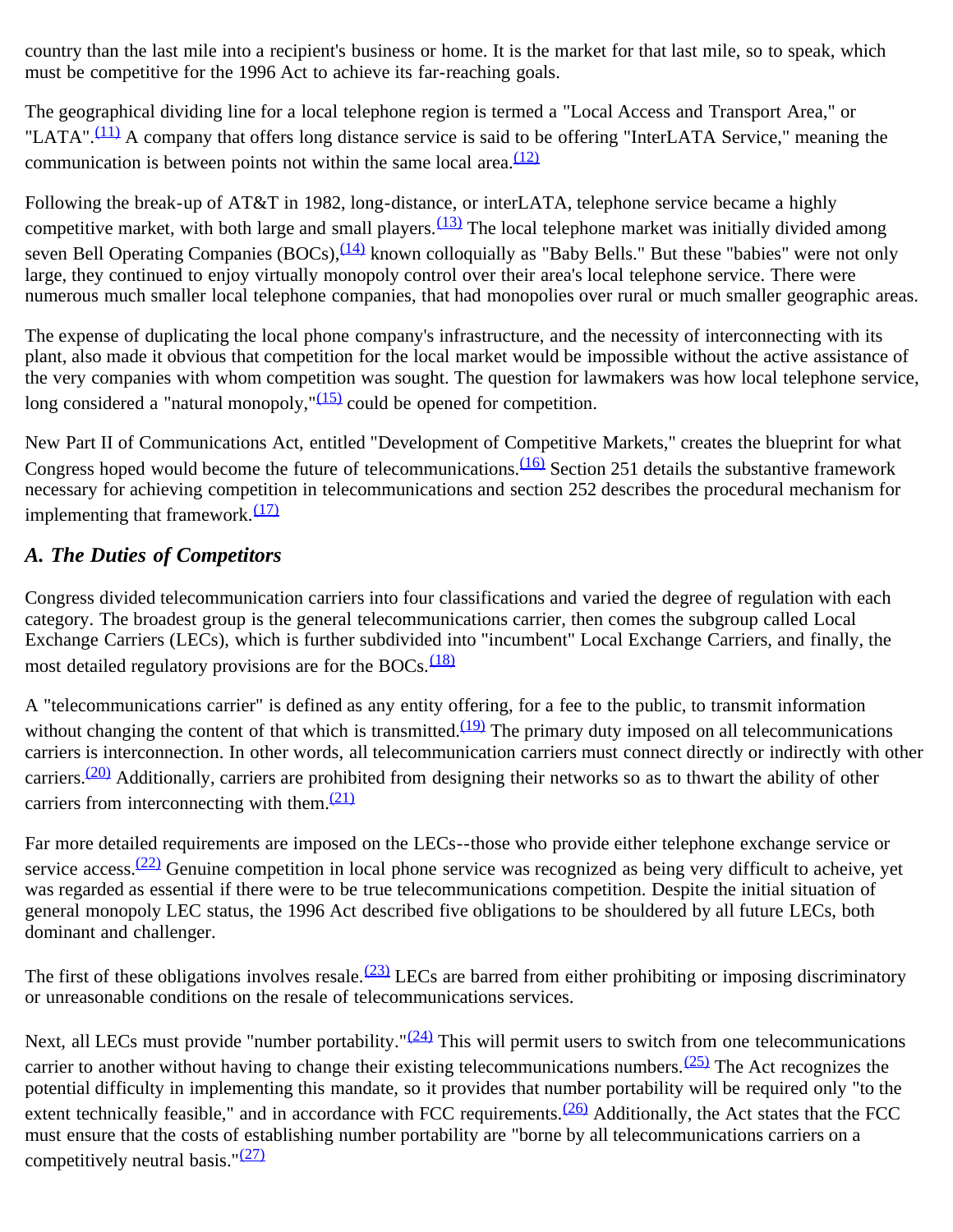The third requirement for all LECs is that they provide dialing parity.<sup> $(28)$ </sup> The term "dialing parity" is defined to mean that customers would dial the same number of digits to use any available telecommunications provider.  $(29)$ 

Next, all LECs must provide their competitors with access to their poles, conduits, and other rights-of-way.<sup>[\(30\)](#page-18-16)</sup> Congress first protected the rights of cable operators to use telephone poles in the Pole Attachment Act of 1978.<sup>[\(31\)](#page-18-17)</sup> Under the 1996 Act, access to poles will be even easier. In addition to requiring LECs to share their poles, the Act requires utilities,  $\frac{(32)}{2}$  such as gas and electric companies, to provide access on a nondiscriminatory basis to cable operators and other telecommunications carriers.[\(33\)](#page-18-19)

The final obligation imposed on all LECs is that they establish "reciprocal compensation arrangements." $(34)$  Such arrangements provide that a network in which a call originates compensates the network in which that call terminates. For simplicity and efficiency, the Act permits arrangements such as the so-called "bill-and-keep" arrangement, whereby two networks agree to waive their rights to recover from one another under this section.  $(35)$ 

Congress was well aware that existing LECs would have an enormous potential advantage over potential competitors in the local market. Accordingly, several additional restrictions were placed on "incumbent" LECs, those either providing telephone exchange service on the enactment date of the Act (February 8, 1996) or those newcomers determined by the FCC to have obtained a market position comparable to that of an incumbent.<sup>[\(36\)](#page-18-22)</sup>

In addition to the requirements imposed on all LECs, incumbent LECs must provide interconnection for other telecommunication carriers at "any technically feasible point" in the incumbent's network. $(37)$  This means that interconnection must be provided for all competitors who wish to provide local telephone exchange service and exchange access. There is no similar requirement that an incumbent LEC permit interconnection by a cable television operator or other sort of information service, except to the extent that they are providers of telecommunications service. All interconnection under this provision must be, at least, of the same quality as that available for either the incumbent LEC itself or its affiliates, and must be made available at reasonable and nondiscriminatory rates and terms.

Incumbent LECs are also required to make available to competing telecommunications carriers "unbundled access" to "network elements."<sup>(38)</sup> A "network element" is defined to include not only the physical equipment used to provide telecommunications service, but also significant functions, systems, and information that are made available by, or are used in the transmission of, telecommunications service. $(39)$  These would include local loops and sub-loops, switching, and signaling functions. "Unbundled access" means the availability of access to distinct parts of the incumbent's network, at an appropriately lower cost than access to all of the elements of the network. Thus, a competitor can purchase only those network components and functions that it needs to offer service. That competitor is then free to combine these unbundled elements in the manner its deems best for providing service.

In order to make interconnection and unbundled access economically feasible, incumbent LECs are required to permit physical collocation of their competitors' equipment. $(40)$  In other words, incumbent LECs must allow other telecommunication carriers to place their equipment at the site of the incumbent's own switching center. Again, rates charged for using these premises must be reasonable and nondiscriminatory.

A different type of competition is made possible by the requirement that the incumbent LEC sell to other carriers, at wholesale rates, the same telecommunication service it provides to retail customers. $(41)$  The availability of wholesale pricing will enable the other carriers to offer for sale the same service to the incumbent's customers. $\frac{(42)}{2}$  $\frac{(42)}{2}$  $\frac{(42)}{2}$ 

The most contentious part of this issue is the determination of wholesale rates. If the wholesale rates are too close to retail rates, it will discourage competition in the local market. $\frac{(43)}{2}$  On the other hand, if wholesale rates are too low, it may discourage the construction of facilities-based competition.<sup>[\(44\)](#page-19-7)</sup>

The 1996 Act states that "wholesale" rates are to be calculated by subtracting from retail subscriber rates any "costs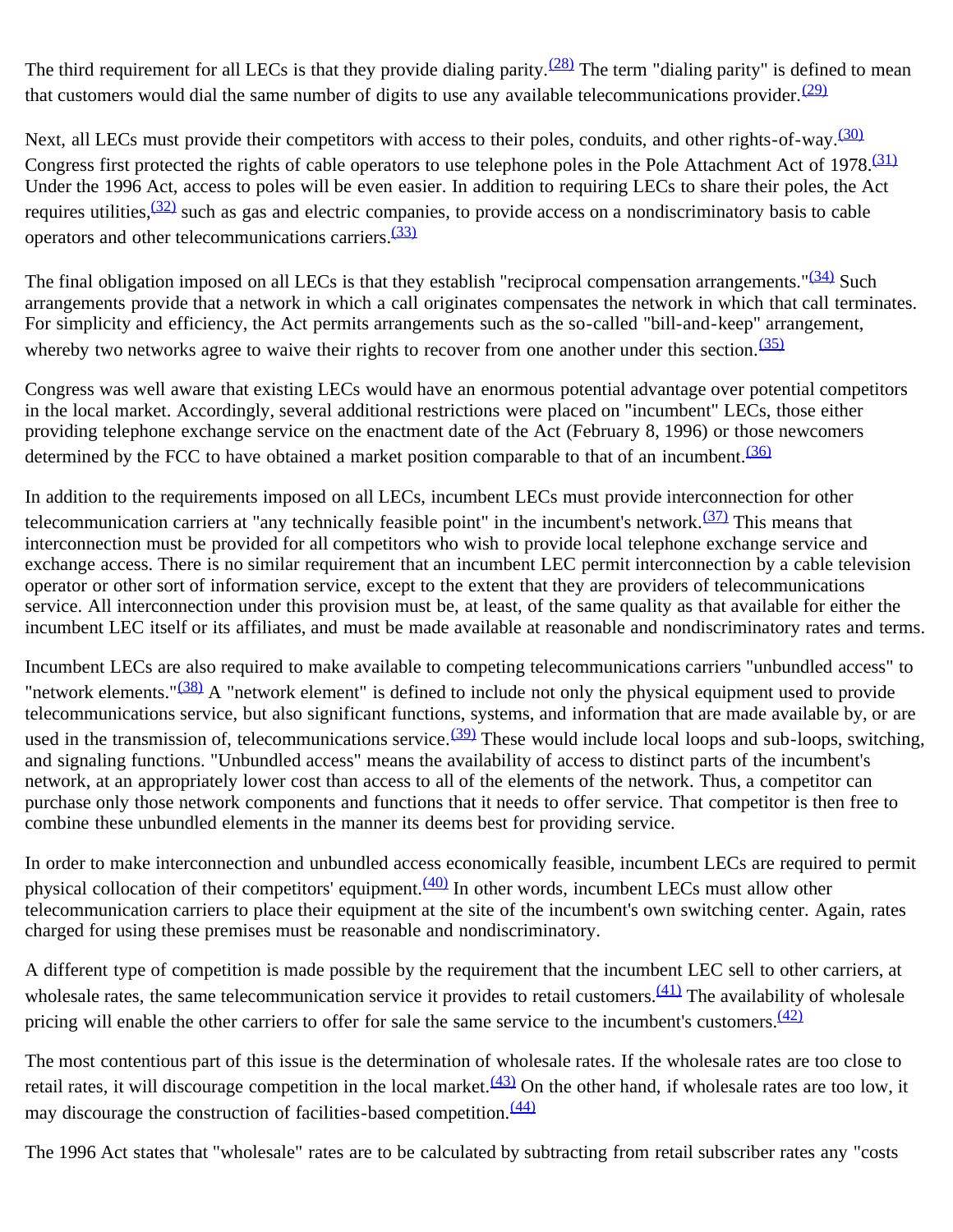that will be avoided by the local exchange carrier." $(45)$  Arithmetically, wholesale rates equal retail rates minus costs avoided. Even though the 1996 Act says that each "State commission" should determine the wholesale rates,  $\frac{(46)}{10}$  the FCC has adopted a "minimum set of criteria for [the] avoided cost studies" that will be conducted by the states.<sup>[\(47\)](#page-19-10)</sup>

Most notably, the FCC ruled that the "avoided costs" are not to be limited to only the costs that an incumbent LEC will *actually* avoid by selling wholesale rather than directly to subscribers.<sup>(48)</sup> If that were the case, the incumbent would have an incentive to keep its expenditures high, so that its competitors would pay a higher resale price. The FCC, instead, ruled that "avoided costs" means all of the costs "that an incumbent LEC would no longer incur if it were to cease retail operations and instead provide all of its services through resellers,  $\frac{(49)}{(49)}$  whether these savings were actually realized or not.

The FCC also decreed a default wholesale rate, one that is to be used by State commissions who either have not yet conducted an "avoided retail cost study" or choose not to undertake such a study. $(50)$  In either case, the FCC decreed that interim wholesale rates must be set at between 17 percent and 25 percent below the incumbent LECs retail rates $\frac{(51)}{2}$  $\frac{(51)}{2}$  $\frac{(51)}{2}$ 

## *B. The Special Case of BOCs*

The strongest monopolists in the telecommunications universe are the Bell Operating Companies, the BOCs, who spun off from AT&T and carved up the local telephone market. If a competitive telecommunications system is to evolve, the BOCs must face direct competition for local service. The BOCs, meanwhile, have long been champing at the bit to enter the long distance market.

In a sense the most important piece of legislative strategy in the 1996 Act was the provision that the BOCs are to be given permission to offer long distance service to their local customers only upon fulfilling a "competitive checklist" that ensures or permits competition for local service. Because of the lack of a similar danger of unfair competition, BOCs are free to offer long-distance service to those not within their local service areas immediately.<sup>(52)</sup> For a BOC to be given FCC permission to offer long-distance service to its own local clientele, though, there must be either: 1) an agreement with an existing competitor for that BOCs local service or, 2) if no competitor has come forward, a statement indicating that the BOC is ready to provide access and interconnection for potential competitors. Before the FCC will consider a BOCs request to provide long distance service to its local customers, the state commission with jurisdiction over that locality must give its approval to the agreement of statement.

### **1. The Competitive Checklist**

The "competitive checklist" for BOCs wanting to offer long distance service includes many of the provisions required under the provisions governing general incumbent Local Exchange Companies.<sup>(53)</sup> The Act, however, adds several requirements that are specific to telephone service. To gain permission to enter the long distance market, a BOC must offer "access and interconnection" to others who wish to compete for the local market. "Access and interconnection" is defined to include all of the following:

## *From the incumbent LEC checklist*

1. Interconnection for other carriers offering intraLATA service at "any technically feasible point" in the BOC's network

2. Unbundled access to network elements

*From the general LEC checklist*

- 3. Access to BOC poles, conduits, and other rights-of-way.
- 4. Number portability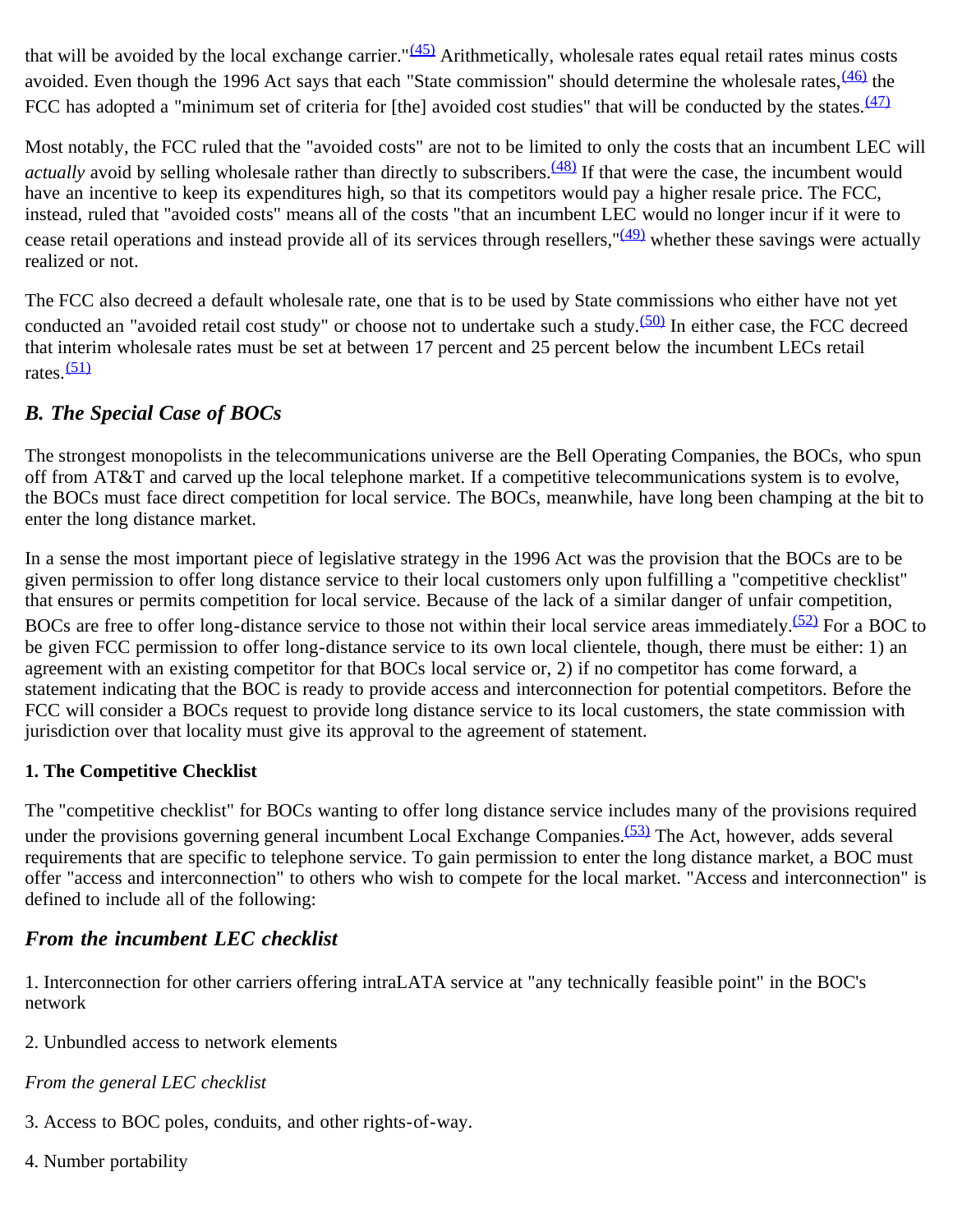- 5. Dialing parity
- 6. Reciprocal compensation arrangements
- 7. Availability for resale

#### *Specific for BOCs Checklist*

8. Local loop transmission (from the central office to customer's premises)

- 9. Local transport
- 10. Local switching

11. Nondiscriminatory access to emergency (911 and E911), directory assistance, and operator call-completion services

12. White page directory listing for competitors' customers

13. Nondiscriminatory access to telephone numbers

14. Nondiscriminatory access to data bases and signalling necessary for call routing and completion.

#### **2. Facilities-based Competitors for the Local Market**

The above checklist encompasses the minimum requirements to be contained in agreements with competitors for the local telephone market. In order to ensure that a powerful, independent competitor exists for local service prior to a BOC's entry into the long distance market, the Act requires that any competitor be "facilities-based." [\(54\)](#page-20-0) The term "facilities-based" means that the competitor is providing local service either exclusively or predominantly over its own facilities. It excludes a competitor who is merely reselling the BOC's telephone exchange service.<sup>(55)</sup> The prime example given by Congress of an effective "two-wire" policy is the provision of competitive local telephone service through the facilities of a local cable television system.  $(56)$ 

Moreover, to ensure that local competition is in place, the competitor must be operational, not merely in the planning stage.<sup> $(57)$ </sup> This will also make it easier to ensure that the full checklist is in place.

### **3. The Absence of Local Competitors**

It is, of course, possible that no one will want to take on a particular BOC on its home court. The drafters of the 1996 Act did not want to deny a BOC under those circumstances all opportunity to offer long-distance service to its local customers. Accordingly, the Act provides that a BOC who has not received a request for interconnection may still apply for permission to provide such long-distance service. Instead of an agreement, the BOC must file a statement of the terms and conditions under which it is ready and willing to offer the components of the competitive checklist.

It was also foreseeable that, if a signed agreement was a necessary prerequisite for BOC entry into the long-distance market, some player in that market might try to delay BOC entry by engaging in bad faith negotiation or otherwise acting improperly. To prevent such subterfuge, the statement described above will also suffice if the only providers to request access have failed to negotiate in good faith.<sup>[\(58\)](#page-20-4)</sup>

### **4. Separate Affiliates**

Even with the competitive checklist in place, Congress feared that a BOC could use its local power to leverage an unfair advantage over competitive markets. As an additional safeguard, the 1996 Act requires that a BOC create a separate affiliate if it wanted to offer certain services.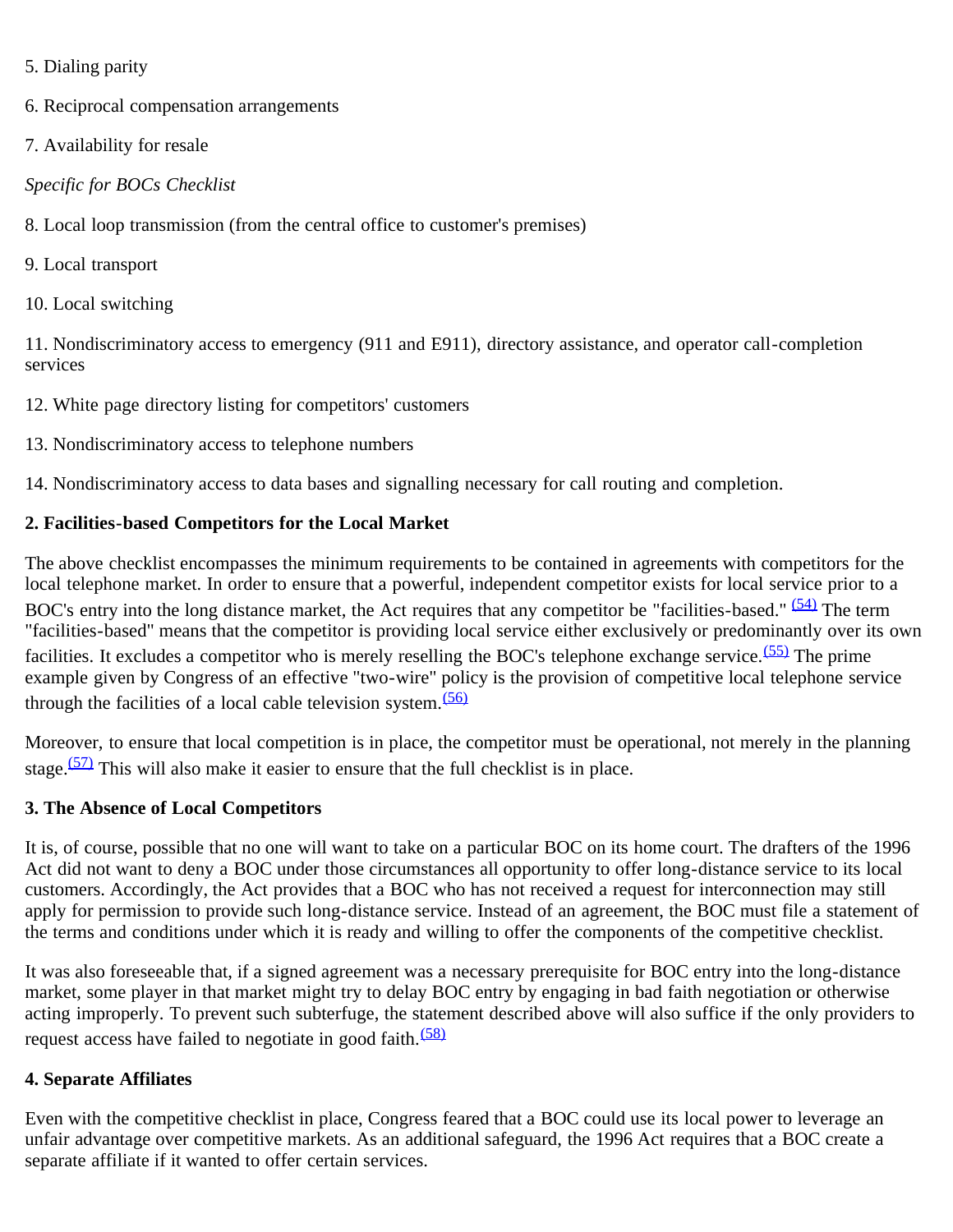First, a BOC must use a separate affiliate to offer its local customers long-distance service.<sup>(59)</sup> These services include all long-distance telephone, telecommunications, or information services, other than "incidental" services, [\(60\)](#page-20-6) and services that had been authorized prior to the 1996 Act. $(61)$ 

Second, a separate affiliate is needed for BOCs engaged in manufacturing activities.<sup>(62)</sup> The term "manufacturing" includes all the activities previously covered by that term in the AT&T Consent Decree.<sup>(63)</sup> A BOC cannot discriminate in favor of its own affiliate in the procurement of manufacturing equipment.  $(64)$ 

The separate affiliate must operate independently from its BOC parent.<sup>(65)</sup> It must keep separate books and records and must have separate officers, directors and employees. Further, all transactions with the BOC must be "on an arm's length basis." $(66)$ 

With the hope that true competition against BOC's will flourish quickly, the 1996 Act provides for a sunsetting of the separate affiliate requirements. Three years after a BOC is authorized to offer long-distance services, it will no longer need to either offer long-distance telecommunications services or conduct manufacturing activities through a separate affiliate. $(67)$  Using a different starting point, the Act similarly states that four years after the date of the 1996 Act (February 8, 2000), a separate affiliate will not be needed for the provision of long-distance information ser-vices. $\frac{(68)}{2}$  $\frac{(68)}{2}$  $\frac{(68)}{2}$ The timing of either of the sunset provisions can be extended by the FCC if the risk of anticompetitive abuse remains. $(69)$ 

## *C. Obtaining an Interconnection Agreement*

Most of the issues surrounding interconnection will be resolved, to a large extent, on a case-by-case basis. The final rates, terms, and conditions governing a particular interconnection must reflect the legitimate needs of all parties. Thus, competitors must reach agreement on a host of sensitive issues. There are obvious problems involved in reaching a mutually beneficial agreement between business adversaries, especially where one party, in effect, holds all the cards.<sup>(70)</sup> The 1996 Act creates a multi-layered scheme, whereby interconnecting agreements are reached either through negotiation or binding arbitration, and then subject to review by the local state commission.

It will be most cost-efficient if parties resolve their differences through voluntary negotiations. $(71)$  Both sides have the duty to negotiate "in good faith." $(72)$  This provision requires more cooperation than the analogous requirement under federal labor law. While unions and management are required to "confer in good faith," that duty is specifically restricted so as not to "compel either party to agree to a proposal or require the making of a concession." $(73)$  There is no similar restriction in the 1996 Act. Although the Act is not more specific, the very purpose of the Act, to "accelerate rapidly private sector deployment of advanced telecommunications and information technologies . . . by opening all telecommunications markets to competition  $\dots$ . " $(74)$  implies a more cooperative mindset. While reaching an agreement is not required, it would violate the 1996 Act if a party "negotiates without serious intent to contract." $(75)$ 

If voluntary agreement is not reached, either side can petition the state commission to conduct binding arbitration.<sup>[\(76\)](#page-21-3)</sup> In setting rates for interconnection or access to unbundled network elements, the state commission is not to use the traditional rate-of-return formula. Instead, the rates are to be based on actual cost, including a reasonable profit, and must be nondiscriminatory.<sup>(77)</sup> Similarly, rates charged for reciprocal compensation (for transport and termination of calls originating on a competitor's network) must either reflect the actual costs associated with the transport and termination of calls, or be supplanted by a "bill-and-keep" arrangement.  $(78)$ 

The 1996 Act requires that all interconnect agreements, whether obtained through voluntary negotiations or binding arbitration, must be submitted to the state commission for approval.<sup>(79)</sup> It is not entirely clear why an agreement that was created through arbitration by a state commission should need to be submitted to the same commission for approval, but so be it.<sup>(80)</sup> Negotiated agreements must be approved unless the agreement is found to either discriminate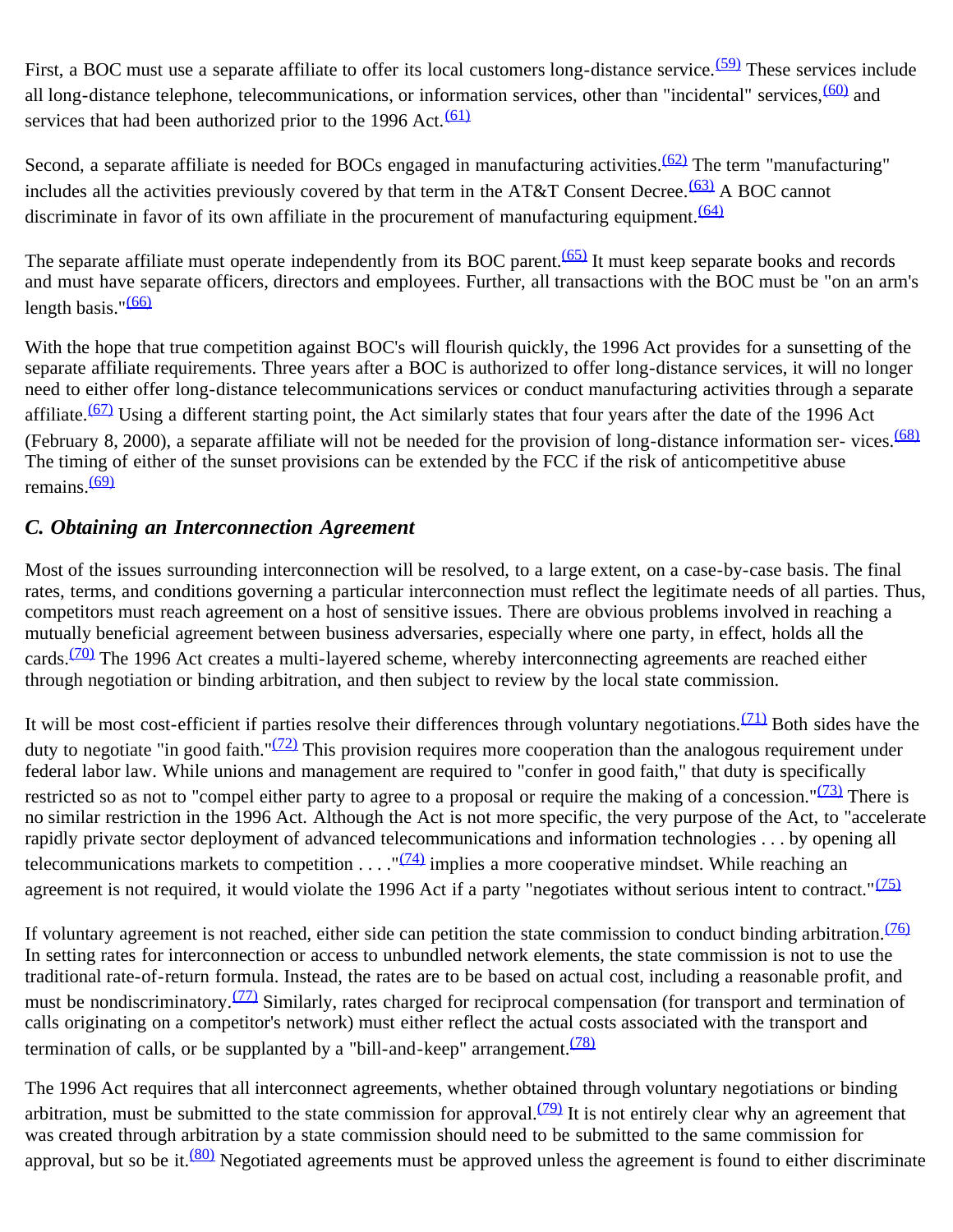against a carrier not party to the agreement or be otherwise against the public interest.<sup>(81)</sup> Arbitrated agreements are to be approved unless they conflict with the provisions of sections  $251$  or  $252 \cdot \frac{(82)}{25}$  $252 \cdot \frac{(82)}{25}$  $252 \cdot \frac{(82)}{25}$ 

There are only two permissible ways to attack the decision, action, or inaction of a state commission in this area. First, an aggrieved party can petition the FCC to preempt the state commission and take over the proceedings.  $\frac{(83)}{83}$  Second, a complaint can be filed in federal court to determine whether an agreement complies with the Act.<sup>(84)</sup> State courts are denied jurisdiction in this matter.

States are further limited by section 253, which prempts any local law or regulation which creates a barrier to entry into the telecommunications market.  $(85)$  The local government is not entirely out of the regulatory picture though. The drafters of the 1996 Act intended that state and local governments would retain their ability to "manage the public rights-of-way" in a non-discriminatory, competitively-neutral way, and charge "fair and reasonable" fees for use of those rights-of-way. $\frac{(86)}{6}$  $\frac{(86)}{6}$  $\frac{(86)}{6}$ 

This savings clause is likely to be the source of much litigation. Not only is the Act silent as to what makes a fee "reasonable," there is also the question as to whether cable operators, who already pay a franchise fee,  $\frac{(87)}{2}$  can be required to pay a second time for the same wire, just because it is carrying telecommunications information as well as video programming. Moreover, local regulators contend that the power to "manage" rights-of-way encompasses the power to condition use by telecommunications carriers on a variety of regulatory obligations, while those carriers argue that management of rights-of-way is limited to safety-type concerns and does not include the manner in which the carrier provides service.

While neither the 1996 Act nor the Conference Report define manage, the restricted interpretation is probably more consistent with the intent of Congress. First, the section is entitled, "Removal of Barriers to Entry."<sup>(88)</sup> Additionally, the Act specifically permits local governments to protect other important interests, such as the rights of consumers and the promotion of universal service.<sup>(89)</sup> Such specific permission would not have been needed had the authority to manage rights-of-way been all-inclusive. The FCC is charged with preempting any local government which oversteps its management powers and creates an impermissible barrier to telecommunication service.<sup>[\(90\)](#page-21-17)</sup>

## *D. Universal Service*

The concept of universal service is one of the most important links between the old regulatory scheme and the 1996 Act. From the very beginnings of the FCC, universal service has been at the center of telecommunications policy.<sup>[\(91\)](#page-22-0)</sup> The 1934 Communications Act, for example, mandated that the FCC regulate electronic communications "so as to make available, so far as possible, to all the people of the United States a rapid, efficient, Nation-wide, and worldwide wire and radio communication service with adequate facilities at reasonable charges . . . . " $(92)$ 

The 1996 Act represents an attempt to fulfill the commitment to universal service while adapting to ongoing changes in both technology and the marketplace. $(93)$  The 1996 Act includes within its list of universal service principles: that rates be "just, reasonable and affordable"; that access to "advanced telecommunications and information services" be provided to consumers living in rural, low-income, or high-cost areas; and that all providers of telecommunications services make an "equitable and nondiscriminatory contribution" to universal service.  $(94)$ 

There are, of course, two preliminary questions for any universal service policy: what "services" must be provided, and how "universal" must their provision be? Most importantly, the 1996 Act recognizes that the services, which as a matter of national policy, should be available to all Americans, can no longer be a static concept. Thus, the Act decrees that universal service "is an evolving level of telecommunications services . . . . " $(95)$  The FCC's definition of universal service is to be established "periodically" based on which services have become: essential to education, health or safety; deployed and subscribed to by a "substantial majority" of residential customers; and otherwise consistent with the public interest.  $(96)$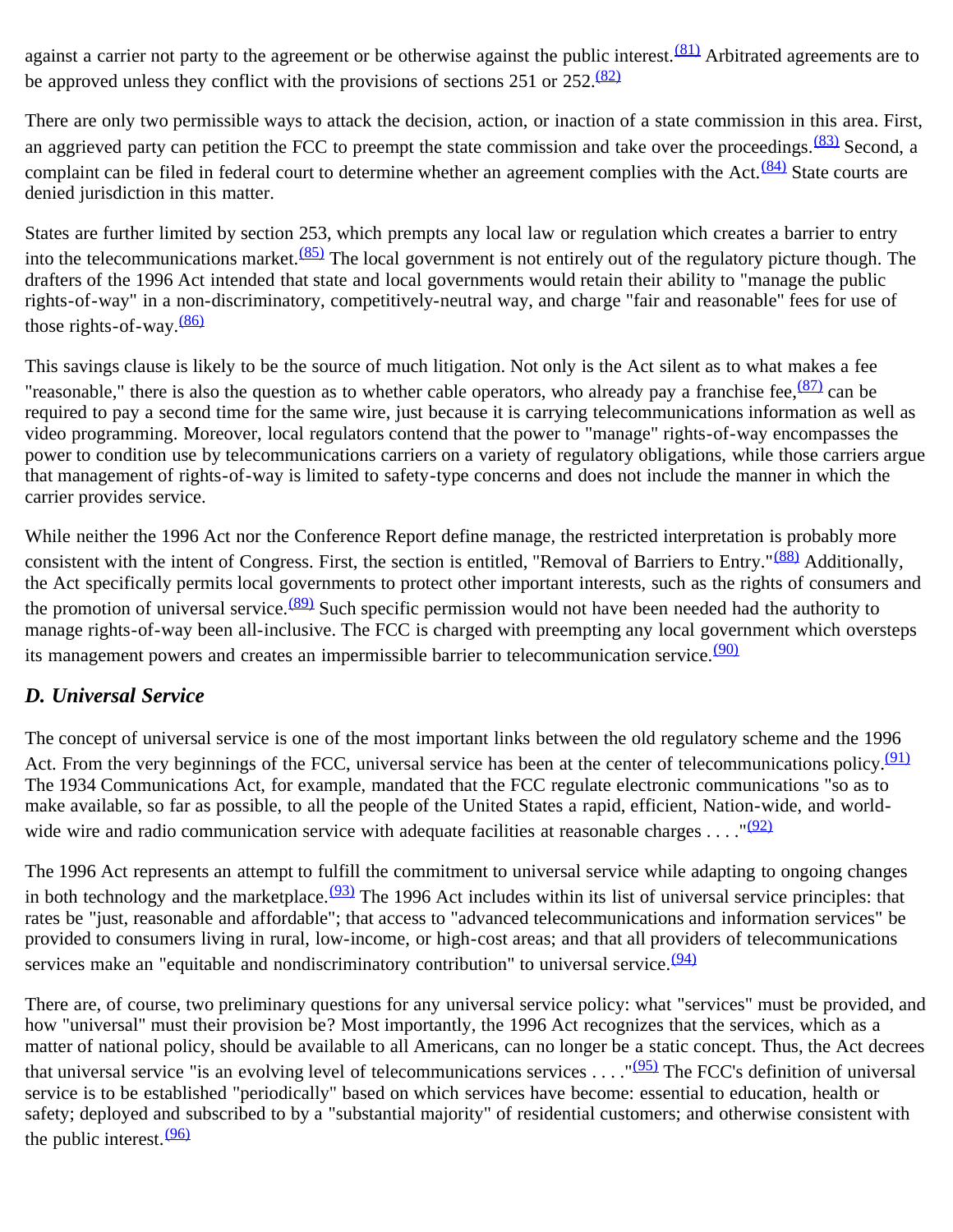The actual mechanism for ensuring universal service is to be decided by the FCC. All telecommunications carriers that provide interstate service must contribute to this mechanism, on an equitable and nondiscriminatory basis.<sup>(97)</sup> These contributions will then go to an "eligible telecommunications carriers" $(98)$ --those carriers that offer and advertise the components of universal service throughout a designated service area.<sup>(99)</sup> Both the scope of the designated area and a carrier's status as eligible are determined by each state's commission. $(100)$  In nonrural areas, the state commissions must designate more than one carrier as eligible if multiple carriers request the designation and meet the statutory requirements.<sup>[\(101\)](#page-22-10)</sup>

In addition to receiving monetary contributions, an eligible carrier also has the right to demand that incumbent LEC's share their infrastructure in order to receive the benefits of the incumbent's economies of scale and scope.  $(102)$  The incumbent must make infrastructure, technology, information and facilities or functions available on "just and reasonable terms" for the purpose of providing universal service. $\frac{(103)}{2}$  $\frac{(103)}{2}$  $\frac{(103)}{2}$ 

Eligible carriers may only use universal service support for the provision, maintenance, and upgrading of facilities and services related to the provision of universal service. $\frac{(104)}{104}$  This is consistent with the general requirement that carriers cannot use noncompetitive services to subsidize services subject to competition. $(105)$  For interstate services, the FCC must establish whatever cost allocation rules and accounting safeguards are necessary to ensure that universal services bear no more than a reasonable share of the costs of the facilities providing all services.  $(106)$  The states have the same responsibility for intrastate services. $\frac{(107)}{2}$  $\frac{(107)}{2}$  $\frac{(107)}{2}$ 

# **III.Cable Television and Video Programming**

Like the BOCs, cable operators enjoyed a virtual monopoly in their service areas prior to the 1996 Act. True, there was the legal right under the 1992 Cable Television Act for competitors to obtain franchises to lay a second cable in an area. $\frac{(108)}{2}$  $\frac{(108)}{2}$  $\frac{(108)}{2}$  Also, competition of a limited kind was being offered by the newer video distribution systems, such as Direct Broadcast Satellites (DBS) and Multi-channel Multipoint Distribution Services (MMDS). Nonetheless, cable television still had many of the earmarks, and much of the power, of a traditional monopoly. $\frac{(109)}{(109)}$  $\frac{(109)}{(109)}$  $\frac{(109)}{(109)}$ 

Cable television faced a dizzying array of changing regulatory environments in the twelve years prior to the 1996 Act. In 1984, cable operators received a large amount of freedom, for the first time, from rate and other forms of regulation.<sup>(110)</sup> With consumers angry about skyrocketing rates and broadcasters anxious to ensure that their programming would be carried on cable systems, Congress overrode a Presidential veto and tightened the regulatory reins in  $1992 \frac{(111)}{2}$  $1992 \frac{(111)}{2}$  $1992 \frac{(111)}{2}$ 

The 1996 Act represents a different balancing act. Cable television is to be partly deregulated so it can compete in the broader telecommunications market. Full deregulation, however, is avoided, because of the likelihood of continuing (at least for the immediate future) market dominance in the local video arena. Meanwhile, provisions are made to lift, once and for all, the legal barriers both to telephone company provision of cable and other video programming, and cable entry into the local telephone market.

## *A. Effective Competition*

The provisions involving the definition of "effective competition" are important for many reasons. "Effective competition" is a label desired by cable operators seeking rate deregulation as well as the ultimate goal of the drafters of the 1996 Act.

Under the 1992 Cable Act, the term "effective competition" was limited and rarely found. These standards continue after the 1996 Act, but an additional means to determine "effective competition" was added.

Under the 1992 Cable Act, cable systems with very low penetration rates, under 30 percent of franchise-area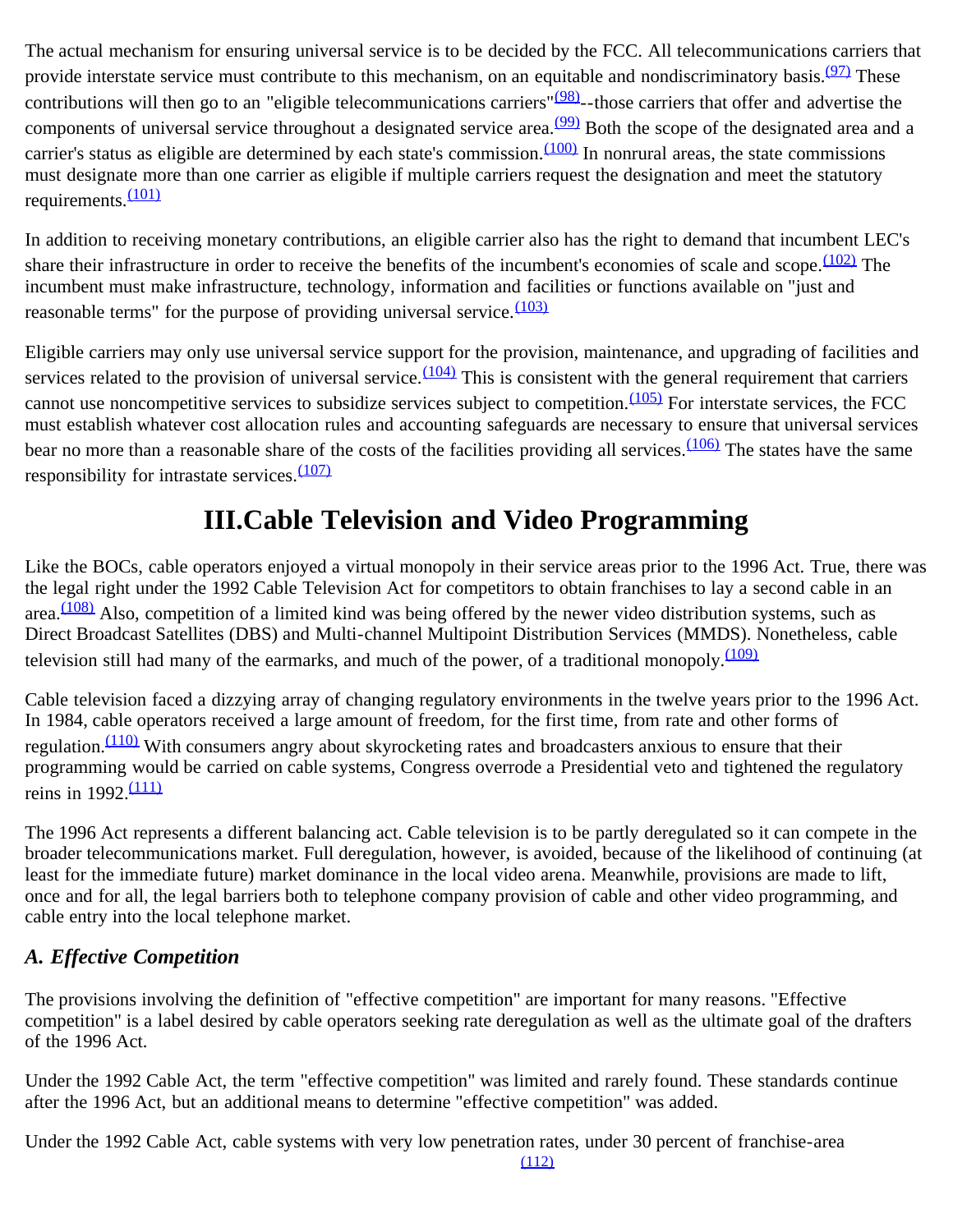households subscribing, are deemed to face effective competition. The vast majority of cable operators, those with higher penetration, need to prove that they face direct head-to-head competition from a multichannel programmer (such as another cable operator, MMDS system, or DBS operator). $\frac{(113)}{10}$  To qualify though, that competitor needs to offer service to at least half of the cable operator's franchise area and provide service to at least 15 percent of the area's households. $\frac{(114)}{114}$  The last way the 1992 Cable Act provided for a declaration of "effective competition" was if the local government itself offered a comparable service to at least half of the franchise area's households.<sup>[\(115\)](#page-23-3)</sup>

The 1996 Act adds a fourth way for a cable operator to claim "effective competition," and thus obtain rate deregulation. If a telephone company (a "local exchange carrier" in the Act's parlance), offers comparable video programming, either directly or through an affiliate, the cable operator will be deemed to face effective competition.  $(116)$  Included in this definition are telephone companies who offer video service through any means, including MMDS as well as a wire, other than direct-to-home satellite, in an unaffiliated cable operator's service area. Unlike the 1992 Cable Act's provisions regarding other private multi-channel competitors, the telephone company need not serve any particular number of video subscribers. Instead, the telephone company must simply "offer" service: that is be physically able to provide video programming service with only a minimal additional investment.  $(117)$ 

## *B. Rate Deregulation*

The battle over the extent to which cable rates should be regulated has always been the emotional highlight of debates over cable regulation in general.  $(118)$  The 1996 Act provides greater deregulation immediately, with the promise of far greater pricing freedom for cable operators in the years to come.

The 1996 Act continues the distinction, created in the 1992 Cable Act, between "basic" service and "cable programming service." $(119)$  The "basic" tier of cable programming contains broadcast channels and channels offering Public, Educational, and Government (PEG) Access programming. "Cable programming service" includes all other tiers of cable programming excepting programming offered on a per-channel or per-programming (such as pay-perview) basis.

The basic tier is subject to local regulation, but that local regulation must follow strict FCC guidelines.<sup>(120)</sup> The FCC's guidelines are extraordinarily complicated, even for the telecommunications field, with the Commission's implementation order totaling more than 500 pages. $\frac{(121)}{2}$  Ironically, all the legal and mathematical factors represent nothing more than an attempt to define which basic rates are "reasonable." $(122)$ 

Cable operators facing effective competition are not subject to regulation of the basic tier. Additionally, small cable operators who only offered basic service as of the end of 1994 are similarly free of basic service rate regulation.  $(123)$ 

For cable operators, the most important change brought by the 1996 Act is that the other tiers of cable programming, those providing "cable programming service," will be free from rate regulation after March 31, 1999. $\frac{(124)}{2}$  On the belief that there will be true competition for delivering "cable-type" programming to consumers after April 1, 1999, governmental rate regulation of cable programming service will be no more. Such rate regulation is, of course, already ended for those operators facing "effective competition," but this deregulation will cover the entire cable industry.

Until March 31, 1999, for cable operators not facing effective competition, rates for these tiers, as with the basic tier, are required to be "reasonable." The primary difference is that the setting of these rates is done by the FCC, not the local franchising authorities. $\frac{(125)}{2}$  $\frac{(125)}{2}$  $\frac{(125)}{2}$ 

While the rate relief reflects a belief in the impending arrival of competition, the 1996 Act did not relieve cable operators of many other rules that were designed to protect the video marketplace. For example, the 1992 Cable Act contained strong program access requirements.<sup>[\(126\)](#page-23-14)</sup> Programmers who are vertically integrated with cable operators must sell their programs to competing distribution services at reasonable and nondiscriminatory prices. [\(127\)](#page-23-15) The requirement was not lessened by the 1996 Act.<sup>[\(128\)](#page-23-16)</sup> Similarly, the must-carry rules, which require cable operators to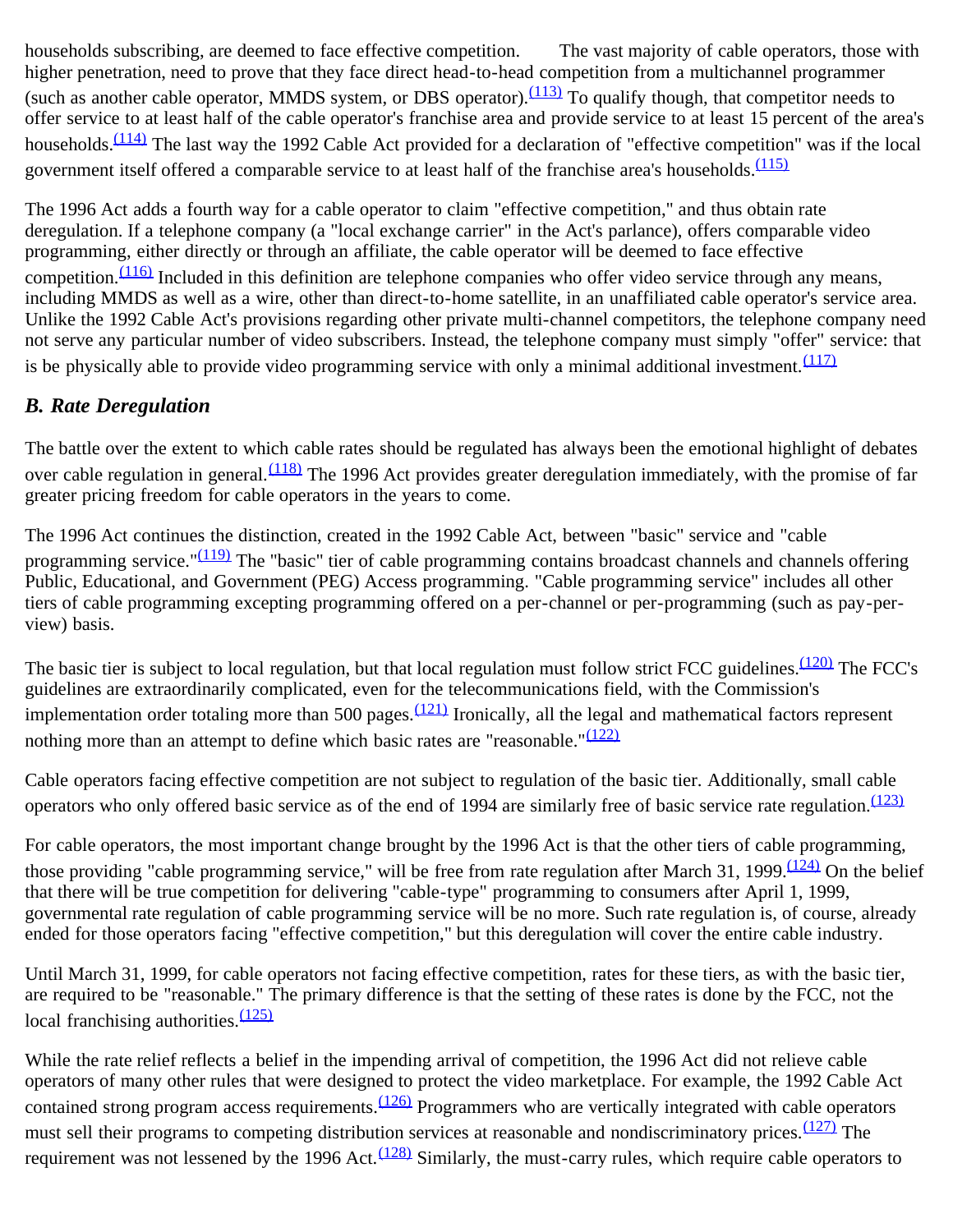carry local broadcast channels, remain substantially unchanged by the 1996 Act. $\frac{(129)}{2}$  $\frac{(129)}{2}$  $\frac{(129)}{2}$ 

## *C. Ownership of Cable Systems and Other Video Providers*

Other than rates, the other area where the 1996 Act promises to create major changes in the cable industry involves the loosening of the rules involving cable ownership. Cable television operators are free to enter into the larger telecommunications market, but may face stiff competition on their home turf from local telephone companies.

#### **1. Telco Provision of Video Programming**

Ending a lengthy legal battle, the 1996 Act eliminated the ban on cable-telephone cross-ownership. Previously, cable television operators and local telephone companies were barred from entering the other's field in the same location.<sup>(130)</sup> A string of lower federal courts had struck down the cross-ownership ban as violative of the First Amendment, and the Supreme Court had agreed to hear the issue.<sup>(131)</sup> Before the Court could rule however, the 1996 Act's removal of the ban was enacted,  $(132)$  and the Court dismissed the challenge as moot.  $(133)$ 

Under the 1996 Act, there are four ways a local phone company can offer video programming in its local area. A telephone company can provide video either as a pure common carrier or a traditional cable operator.  $(134)$  As a video common carrier, the telephone company is treated as a classic common carrier, subject to the common carrier provisions of Title II of the Communications Act of 1934. As a traditional cable operator, the telephone company would be subject to all of the requirements of the 1984 and 1992 Cable Acts.

A third possibility for video distribution is through radio-based communication. $(135)$  If a telephone company provides a wireless, radio-based multichannel video programming distribution service, it will not meet Cable Act restrictions.

The most innovative part of the 1996 Act in this area was the creation of a fourth way for telephone company delivery of video programming: the "open video system." $(136)$  An open video system is a hybrid, of sorts. It permits some programming control for the telephone company, but reserves other channels for use by nonaffiliated programmers. The drafters of the 1996 Act hoped that the open video system would become the predominant model for telephone entry into the video marketplace. $\frac{(137)}{2}$  $\frac{(137)}{2}$  $\frac{(137)}{2}$ 

Specifically, the local telephone company can only select the programming for one-third of the open video system's channel capacity, if demand for channels exceeds the system's supply. The other two-thirds of the system must be made available to nonaffiliated program providers. The 1996 Act, however, places no upper limit on the *number* of channels a telephone company or its affiliate can program. This provides an incentive for the creation of open video systems with large channel capacity.

As with so much of the 1996 Act, regulation of open video systems contain significant antidiscrimination provisions. Most broadly, the operators of an open video system may not discriminate in regards to carriage of programming, and rates and other conditions of carriage must be just, reasonable, and nondiscriminatory.<sup>(138)</sup> Moreover, operators of an open video system may not discriminate in favor of their own programming or that of their affiliates with regard to information presented to subscribers.  $(139)$  Thus, in its advertising or its provision of technical means of program selection, the open video systems operator cannot favor its own programming over that offered by nonaffiliated entities.

In keeping with its hybrid nature, an open video system is not to be treated, aside from the above requirements, as a common carrier,  $(140)$  and faces only a limited amount of cable-type regulation. There is no need for a cable franchise, and neither rate regulation, leased access, cable equipment, nor consumer service rules apply. $\frac{(141)}{(141)}$  Other Cable Act provisions designed to increase the variety of programming choices, such as PEG access, must-carry, and program access rules, remain applicable to open video systems. $\frac{(142)}{2}$  $\frac{(142)}{2}$  $\frac{(142)}{2}$ 

### **2. Cable Provision of Telephone Service**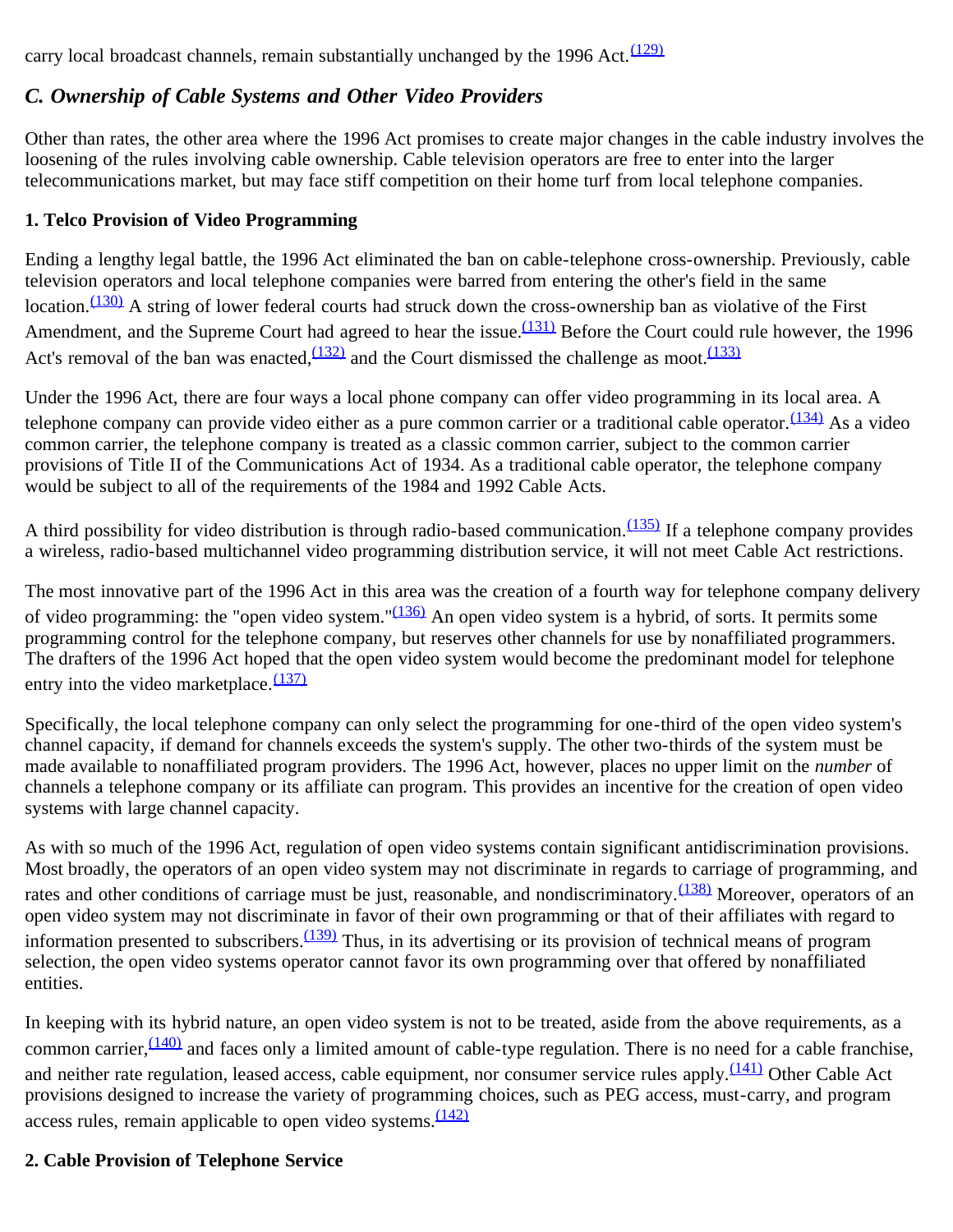The 1996 Act clears away much of the regulatory underbrush which kept cable operators from providing local telephone service. Most basically, the Act preempts much of the state and local regulations which governed the provision of noncable service by cable operators.

First, franchising authorities are barred from imposing any limit on the provision of telephone or telecommunications service by a cable operator.  $(143)$  Second, franchising authorities are barred from requiring that cable operators obtain a franchise prior to offering telephone or telecommunications service.  $(144)$  Finally, the franchising authority may not use revenue from a cable operator's telephone or telecommunications service to calculate the franchise fee owed by the operator.  $\frac{(145)}{2}$  $\frac{(145)}{2}$  $\frac{(145)}{2}$ 

#### **3. Mergers between Cable Operators and Local Telephone Companies**

The major restriction on the competitive free-for-all for video programming is the continued restriction on mergers and buy-outs between cable companies and local telephone companies within their respective service areas. This is in keeping with the "two-wire" dream of direct head-to-head competition between cable and local telephone companies.<sup>[\(146\)](#page-24-14)</sup>

The 1996 Act contains parallel prohibitions: a local telephone company cannot acquire more than a 10 percent financial interest in a cable operator providing service in the telephone company's service area; and a cable operator cannot acquire more than a 10 percent financial interest in a local telephone company providing service in the cable operator's franchise area. [\(147\)](#page-24-15) Not only are direct mergers prohibited, but joint ventures between cable operators and telephone companies in the same market are also proscribed by the 1996 Act.  $\frac{(148)}{2}$  $\frac{(148)}{2}$  $\frac{(148)}{2}$ 

The joint venture ban is limited, though, to the provision of video programming and telecommunications services. A joint venture for other purposes, such as constructing the physical facilities for providing the programming and services, would be permitted.  $(149)$  Similarly, a local telephone operator can use a cable system's subscriber drops, the last link between the cable operator's network and the individual subscriber. $\frac{(150)}{150}$  $\frac{(150)}{150}$  $\frac{(150)}{150}$  This use requires the approval both of the cable operator, as to rates and conditions, and of the FCC, to ensure that this sharing is of limited scope and duration.<sup>[\(151\)](#page-25-0)</sup>

The FCC was also given authority to issue waivers, permitting cable/telco combinations.<sup>(152)</sup> Prior to issuing such a waiver, the FCC must determine either that the cable or telephone company faces economic distress; the cable system or telephone facilities would not be economically viable; or the public interest clearly outweighs the anticompetitive effects of the combination.<sup>(153)</sup> Additionally, the local franchising authority must approve such waiver before it becomes effective.  $(154)$ 

### **4. Other Cable Ownership Issues**

While the drafters of the 1996 Act maintained numerous provisions to limit co-ownership of cable and telco systems, a deregulatory mindset pervaded other cable ownership issue. In an effort to strengthen cable as a player in the new competitive marketplace, many previous restrictions on cable sale and ownership were lifted.

Under the former Cable Act provisions, "trafficking" in cable systems was limited. Cable operators were barred from selling a cable system for three years after acquisition or initial construction.<sup>(155)</sup> That three-year holding period has now been eliminated.<sup>[\(156\)](#page-25-5)</sup> As under the old law, franchising authorities are given 120 days to decide whether to approve a request for approval of a transfer of system ownership, with the transfer treated as granted if no decision is rendered within that time.  $(157)$ 

Similarly, restrictions on cable operator co-ownership of other forms of electronic communication were also eased. First, the FCC was instructed to eliminate its restriction on cable operator ownership of a broadcast network.<sup>(158)</sup> To prevent anticompetitive abuse by such co-ownership, the FCC was also instructed to ensure carriage, channel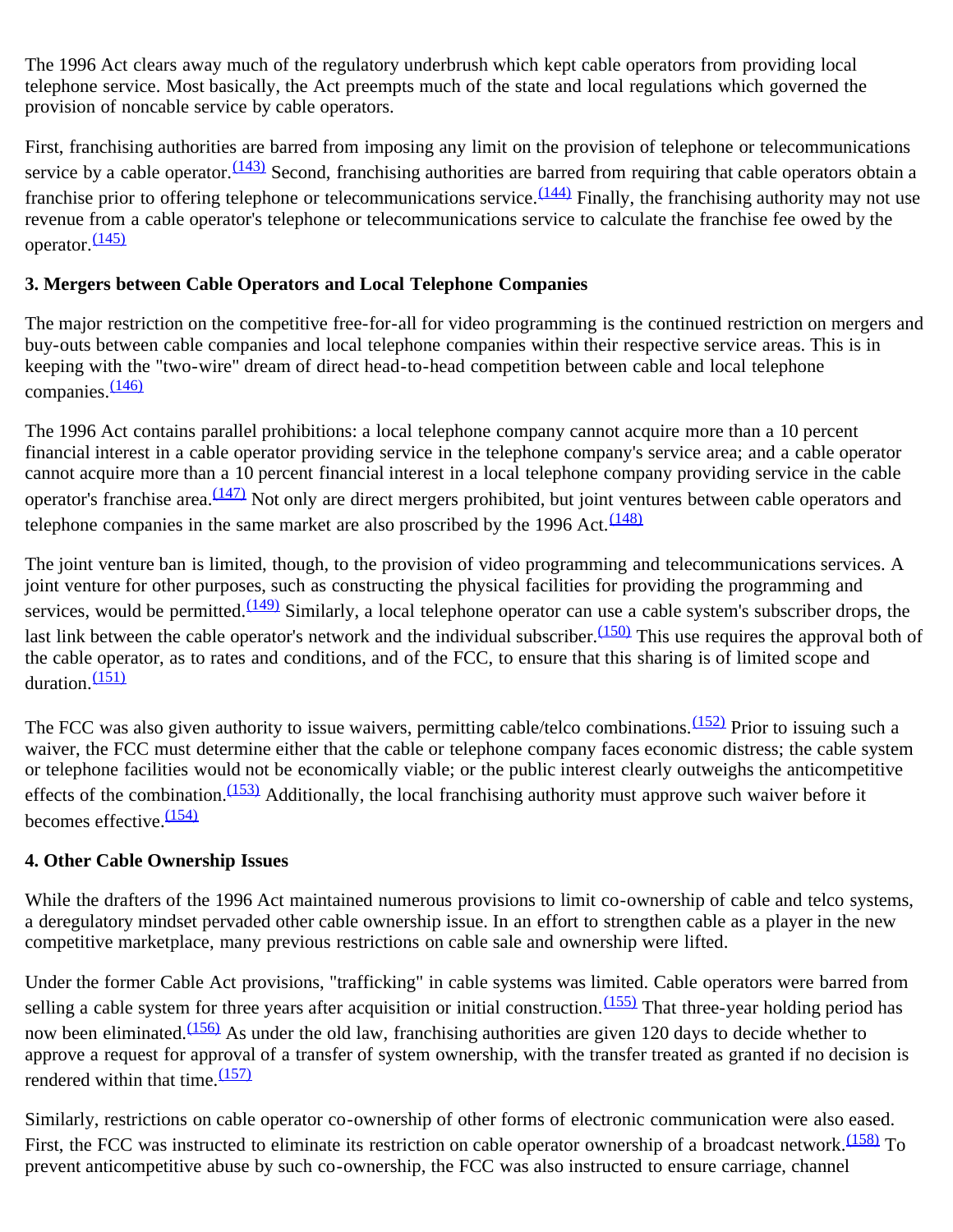positioning and nondiscriminatory treatment of nonaffiliated broadcasters by the cable/network combination.<sup>[\(159\)](#page-25-8)</sup>

The 1996 Act is not quite so bold with the issue of cable cross-ownership of broadcast stations in the same market. While the 1996 Act removes the statutory ban on such combinations,  $(160)$  the FCC is left to determine the ultimate question as to their permissibility. In fact, the drafters of the 1996 Act specified that they did not intend, by their statutory repeal, to indicate one way or the other whether the FCC should change its existing cross-ownership ban.<sup>[\(161\)](#page-25-10)</sup>

Finally, the ban on cable ownership of either colocated SMATV systems or colocated MMDS systems is eased. Cable ownership of either of these two video delivery systems will now be permitted in any area where a cable operator is subject to effective competition. $\frac{(162)}{2}$  $\frac{(162)}{2}$  $\frac{(162)}{2}$ 

### **IV.Broadcasters in the New Telecommunications Marketplace**

The lowest-tech players in the telecommunications revolution, the broadcasters, received significant regulatory relief from the 1996 Act. In addition to the changes in the rules governing cable ownership of stations and networks,  $\frac{(163)}{2}$  $\frac{(163)}{2}$  $\frac{(163)}{2}$ broadcasters also benefited from the deregulatory tradewinds. Ironically, though, most of the changes affecting broadcasters actually serve to limit intramedia competition.

For example, in deciding whether to renew a broadcast license, the FCC is now barred from considering the proposal of any alternate potential broadcaster.  $(164)$  Instead, the FCC must only consider whether the broadcaster has committed "serious" violations of FCC rules and has served the public interest. $\frac{(165)}{2}$  $\frac{(165)}{2}$  $\frac{(165)}{2}$ 

Not only is renewal easier,  $\frac{(166)}{166}$  the terms of the license have been increased. Instead of a five-year license for television and seven-year for radio, all broadcasters will now enjoy an eight-year license period. $\frac{(167)}{(167)}$  $\frac{(167)}{(167)}$  $\frac{(167)}{(167)}$ 

Many of the limits on multiple ownership of broadcast licenses have been eased or eliminated. On a national level, the limit on the number of AM or FM radio stations which can be controlled by one entity was eliminated. $\frac{(168)}{168}$  The national limit on the number of television stations was also removed,  $(169)$  and now the only remaining national ceiling is that one entity cannot own television stations which, together, reach more than 35 percent of the nation's television households. $(170)$ 

The rules governing multiple-ownership within a particular local market have been relaxed, though not eliminated. For radio, a complicated matrix was created, with the number of permissible co-owned stations dependant both on the number of available commercial radio stations and whether the stations are concentrated in the same "service," either the AM or FM band: $\frac{(171)}{2}$  $\frac{(171)}{2}$  $\frac{(171)}{2}$ 

| Number of Commercial | Maximum Number of<br><b>AllStations in That Market</b> | Maximum Number of            |
|----------------------|--------------------------------------------------------|------------------------------|
| Stations in a Market |                                                        | <b>Same-Service Stations</b> |
| 45 or more           | 8                                                      |                              |
| $30 - 44$            |                                                        |                              |
| $15 - 29$            | 6                                                      |                              |
| 14 or fewer          |                                                        |                              |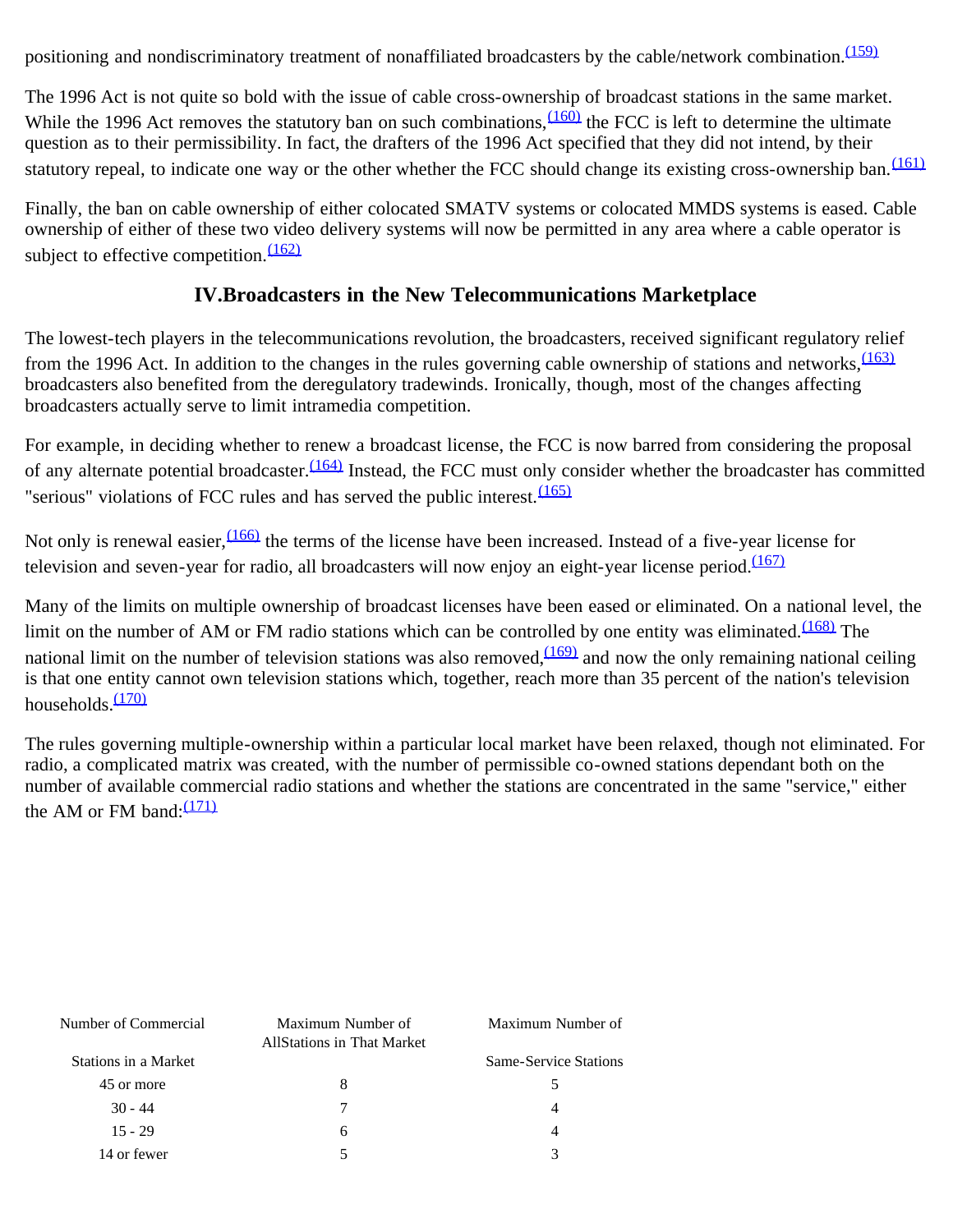Congress was not willing to make a final decision as to local ownership limits for television stations. Instead, the 1996 Act directs the FCC to "conduct a rulemaking proceeding to determine whether to retain, modify or eliminate" the current ban on owning more than one station in a market (the so-called "duopoly rule").<sup>(172)</sup> While not expressing any position on this issue directly, Congress did state in the Conference Report that if the duopoly rules were revised, VHF-VHF combinations should only be allowed in "compelling circumstances." $(173)$ 

Congress also liberalized the rules as to television/radio co-ownership. Prior to the Act, the FCC permitted common ownership of a radio and a television station in the same market only if thirty broadcast owners were operating in that market, and the market was in any of the top twenty-five largest.<sup>(174)</sup> The 1996 Act extends that policy to include any of the top fifty markets. $\frac{(175)}{2}$  $\frac{(175)}{2}$  $\frac{(175)}{2}$ 

The 1996 Act also provides a little more flexibility than in the past for broadcast television networks to combine. Previously, all television networks were barred from common-ownership.<sup>(176)</sup> The "Big-4" networks (ABC, CBS, NBC, and Fox) are still barred from merging either with each other or the fledgling WB and UPN networks. Mergers are permitted, though, between either the WB and UPN networks, or between any existing network and some new network formed after the Act.<sup>[\(177\)](#page-26-10)</sup>

Perhaps the strangest part of the 1996 Act, involves "Advanced Television Services" (ATV), the allocation of the spectrum which will be used for digital, high definition television.  $(178)$  Whomever gets awarded this portion of the spectrum stands to enjoy an enormous windfall, in large measure due to the variety of services that will be able to be transmitted simultaneously by the license holder.

The early winners in this legislative slugfest were the existing broadcasters. The 1996 Act states that if ATV licenses are issued, they are to be awarded to only those who are already licensed broadcasters. $\frac{(179)}{2}$  $\frac{(179)}{2}$  $\frac{(179)}{2}$ 

But even that requirement in the Act did not end the dispute. Shortly before Congress completed its work on the Act, political opposition to this "governmental give-away" began to build. In order to prevent the issue from scuttling the rest of the Act, and to avoid a painful rewriting process, Congressional leaders secured a promise from the FCC that the Commission would not issue ATV licenses until Congress held further hearings and had the opportunity to revise the plan laid out in the 1996 Act.<sup> $(180)$ </sup> Thus, the actual control over ATV is still not determined, and it has yet to be seen whether the broadcasters of the twentieth century are permitted to become the high-tech HDTV station owners of the future.

# **V.Direct Regulation of Content of Telecommunications**

There is an almost Holmesian feel to much of the 1996 Act, an underlying conviction that the creation of multiple carriers of information will benefit society by multiplying the number of voices in the marketplace of ideas. $\frac{(181)}{2}$  Or, as Judge Learned Hand saw it, "right conclusions are more likely to be gathered out of a multitude of tongues, than through any kind of authoritative selection." $(182)$  The 1996 Act, accordingly, focuses largely on creating competition between carriers of information, and trusts to the market to determine the content which is carried.

All freedoms, though, are capable of abuse. $\frac{(183)}{10}$  In particular, not only was the marketplace for violent and sexually oriented programming getting larger, but Congress feared that too many children were wandering through its stalls. Accordingly, in contradistinction to the content-neutrality of the rest of the 1996 Act, several provisions dealing directly with such programming were included, under the appellation "Communications Decency Act of 1996."<sup>[\(184\)](#page-26-17)</sup>

### *A. Broadcast Violence and Indecency*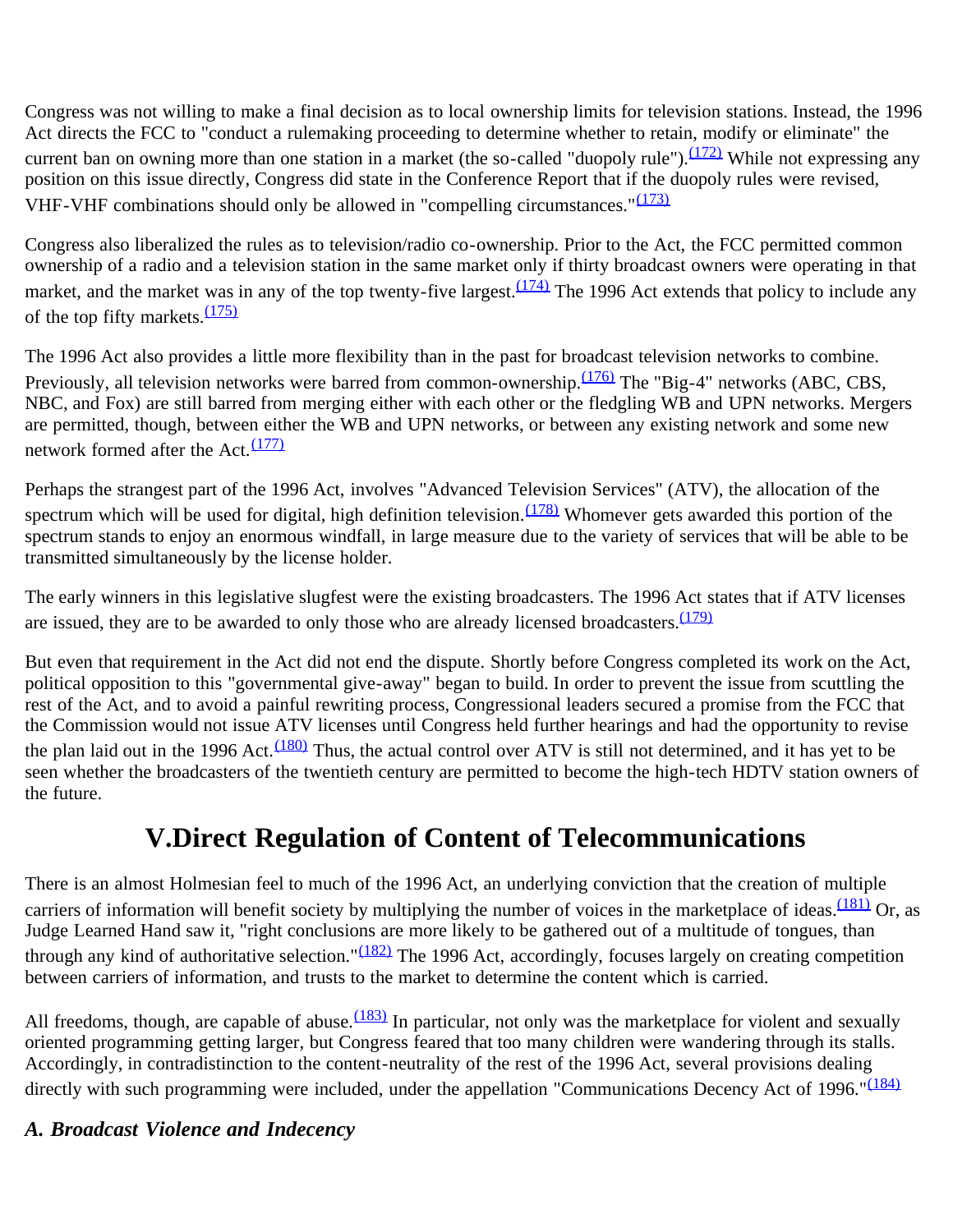For broadcast television, Congress's primary interest was to create a technological barrier to objectionable programming, but leave control over that barrier in the hands of individual parents. The easier part of that task was the mandating of the technological barrier. First, all video programming that has been rated must be transmitted with its rating.<sup>(185)</sup> Second, all television sets sold in the United States will contain a so-called "V-Chip" that will block out all programming which has been rated unsuitable for children due to its sexual or violent content.<sup>(186)</sup> The FCC is charged with choosing the starting date for this requirement, as long as that date is after February 8, 1998, two years after enactment of the 1996 Act. $\frac{(187)}{2}$  $\frac{(187)}{2}$  $\frac{(187)}{2}$ 

The tricky part of the plan, however, is to design a rating system that does not violate the First Amendment. Any system in which the Government is choosing what programs to bar is, of course, fraught with constitutional peril.  $(188)$ The 1996 Act contains the threat that the FCC will create its own ratings guidelines.<sup>(189)</sup> The only way to avoid a governmentally created rating system is if the broadcasters, along with cable television operators, follow the model of the film industry,  $\frac{(190)}{2}$  and do the rating themselves.  $\frac{(191)}{2}$  $\frac{(191)}{2}$  $\frac{(191)}{2}$ 

There are several possible side-effects from the V-Chip proposal that may prevent it from achieving its goal. First, since the 1996 Act requires that the ratings identify "programming that contains sexual, violent, or other indecent material about which parents should be *informed*, "<sup>(192)</sup> it is possible that much prime time television programming will be "identified." If that happens, parents will be forced to choose between having almost all broadcasting blocked in the evenings, or letting all of the material, appropriate and inappropriate, into their homes. Secondly, the FCC's current ban on indecent broadcasting was upheld by the Court because "broadcasting is uniquely accessible to children," since offensive broadcasts could not "be withheld from the young without restricting the expression at its source." $(193)$  Once the V-Chip is in place, though, such selective withholding of offensive material will be possible, and the prime rationale for distinguishing broadcast indecency from bookstores and movie theaters will be gone. The unintended result of the V-Chip proposal, then, would be that broadcasters would show far *more* sexually explicit, indecent, and violent programming, contending that children were now to be protected by technology.  $(194)$ 

## *B. Cable Indecency*

Cable television, in a sense, may present a picture of what the future of broadcasting looks like. Lock-boxes and similar devices to block out particular, unwanted programming, have not only been available, but, since 1984, cable operators have been required to offer them to subscribers.<sup>(195)</sup> Accordingly, courts have uniformly found bans on cable indecency to be unconstitutional.  $(196)$ 

Nonetheless (or perhaps, predictably), complaints over the explicitness of cable programming have continued. Both the 1992 Cable Act and the 1996 Telecommunications Act contain numerous provisions attempting to deal with the issue, but much of the legislative plan became entangled in constitutional challenges.

The 1996 Act, for example, required the scrambling of any "sexually explicit adult programming," or indecent programming on a channel "primarily dedicated to sexually-oriented programming." $(197)$  Prior to scrambling the signal, the program could not be shown during any time of day, "when a significant number of children are likely to view it." $(198)$  Almost immediately upon enactment, this provision was found to be constitutionally suspect. Again, it was held that lock boxes were less-restrictive alternatives, which would adequately protect parents. [\(199\)](#page-27-9)

A more modest, content-neutral scrambling requirement imposed by the 1996 Act has not been challenged. This section requires the scrambling, at no cost, of any channel at the request of a cable subscriber. $(200)$  An earlier Senate version of this provision had included the additional standard that the programming to be scrambled be, in the judgement of the subscriber, "unsuitable for children," but this was dropped from the final bill. $\frac{(201)}{201}$  $\frac{(201)}{201}$  $\frac{(201)}{201}$ 

Another area of interest to legislators has been programming offered on leased and public access channels. These channels are programmed by those not affiliated with the cable operator, and traditionally have been carried free from operator censorship.<sup>[\(202\)](#page-27-12)</sup> Both the 1992 Cable Act and the 1996 Telecommunications Act contain provisions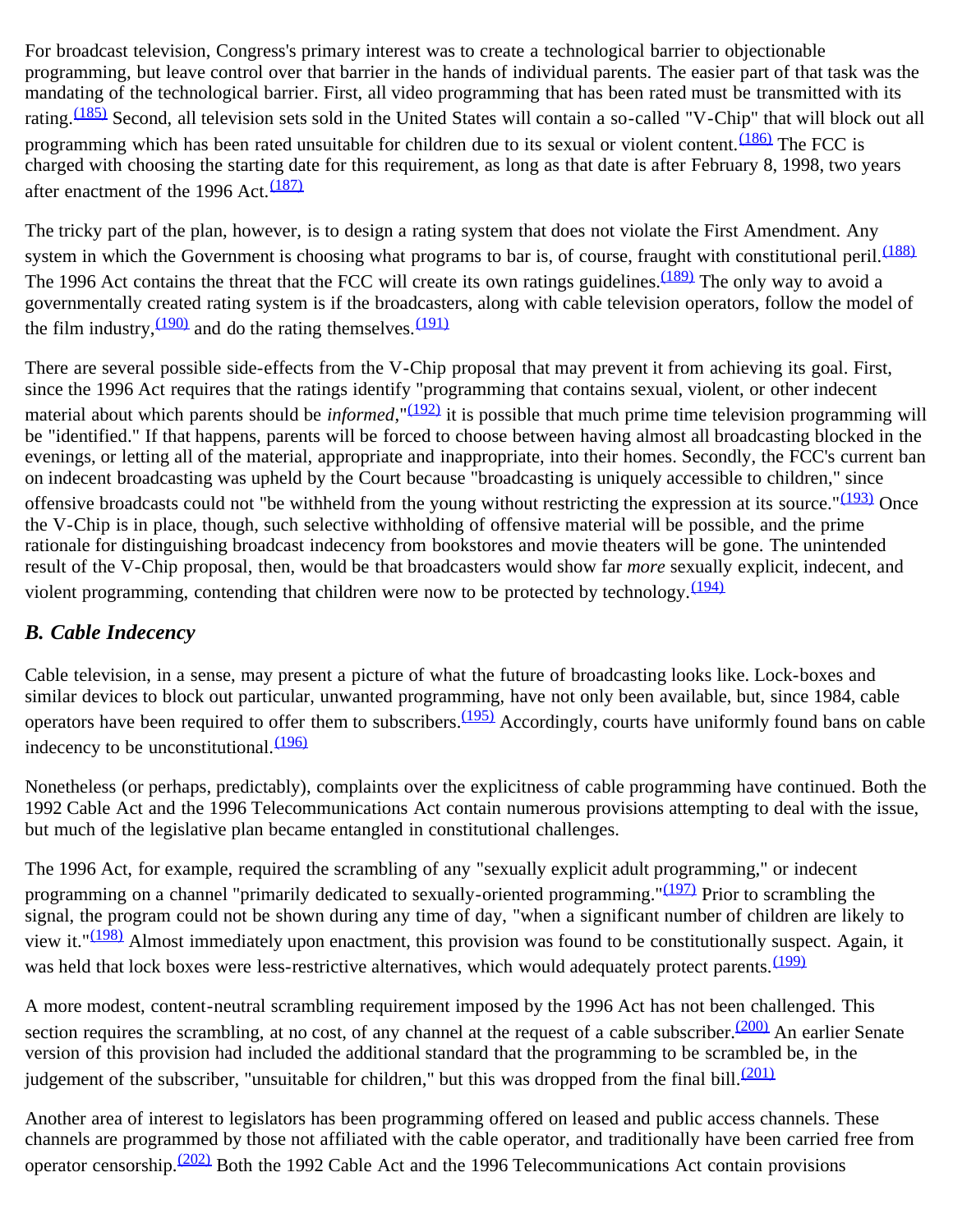permitting cable operators to refuse to carry offensive programming on these channels.<sup>(203)</sup> In a split decision, of sorts, the Supreme Court ruled that the 1992 provisions on leased access were constitutional, but that the public access provision violated the First Amendment.  $(204)$  The primary differences between the two provisions, according to a plurality of the Court, was that public access was imposed and regulated by franchising authorities, and not the Federal Government, and that there was no record of a nationwide problem with "patently offensive" public access programming.  $(205)$  Granting cable operators the power to bar public access programming would "greatly increase the risk that certain categories of programming (say borderline offensive programs) will not appear."[\(206\)](#page-27-16)

Although the 1996 Act's provisions were not at issue in this case, it seems likely that only the leased access provisions will be enforceable. One court has suggested that the 1996 Act provision permitting operators to bar "obscene" public access programming would be constitutional, since such programming is unprotected by the First Amendment. $(207)$ The same reasons that led to the 1992 public access provisions being held unconstitutional--the role of local franchising authorities, the lack of a record of national problems with public access, and the risk that "borderline" public access programming will be barred--apply with equal force to the 1996 public access provisions.

One area of potential difficulty arises because the 1992 Act imposed liability on cable operators for carrying obscene public and leased access programming.<sup>(208)</sup> It is, however, unconstitutional to impose liability for programming that one is mandated to carry.<sup>(209)</sup> Unless the cable operator is relieved of all liability for public access programming, control of such programming, with the attendant risk that certain programming "will not appear," will need to be returned to the operator.

## *C. Internet Indecency*

The 1996 Act does not deal in great detail with the Internet.  $\frac{(210)}{210}$  $\frac{(210)}{210}$  $\frac{(210)}{210}$  Generally, the philosophy seems to be that the highly populated world of networks, web pages and on-line services was sufficiently competitive without federal intervention. The major area where Congress did attempt to regulate computer services involved the presentation of indecent material which could be accessed by minors.

In addition to several noncontroversial provisions,  $(211)$  the 1996 Act criminalized the use of interactive computer services to display "patently offensive" sexually explicit material so that it was "available" to minors.<sup>[\(212\)](#page-28-3)</sup> This provision was held unconstitutional by two different three-judge courts.  $(213)$  Each court found that there was no practical way, under current technology, for most providers of on-line information, to control who receives their communication. As Judge Sloviter wrote: "[I]t is either technologically impossible or economically prohibitive for many of the plaintiffs to comply with the [Act] without seriously impeding their posting of online material which adults have a constitutional right to access.  $\frac{(214)}{2}$  $\frac{(214)}{2}$  $\frac{(214)}{2}$ 

A perhaps more successful approach will be the encouragement of nongovernmental players to police the Internet. The 1996 Act protects what it terms "good samaritan" blocking of certain programming.  $(215)$  This section states that those who run interactive computer services may not "be held liable" if they voluntarily restrict access to material they consider, in good faith, to be "obscene, lewd, lascivious, filthy, excessively violent, harassing or otherwise objectionable."<sup>[\(216\)](#page-28-7)</sup>

The stated purpose of this provision is "to overrule"[\(217\)](#page-28-8) the decision of the New York trial court in *Stratton-Oakmont v. Prodigy*. [\(218\)](#page-28-9) The issue in that case was whether, Prodigy, an on-line computer service which operated numerous "forums" for subscriber's to use to share information, should be viewed as a "publisher" responsible for defamatory comments on its forums, or a "conduit" with minimal liability. Because Prodigy had declared itself to be "family oriented" and used both software and personnel to police the forums for inappropriate language and topics, the court held that Prodigy would bear legal responsibility, just like a traditional newspaper publisher.  $(219)$  This theory would force on-line service providers into choosing between foregoing all control of their service or engaging in the task of reviewing, and censoring, thousands of postings daily.<sup>[\(220\)](#page-28-11)</sup>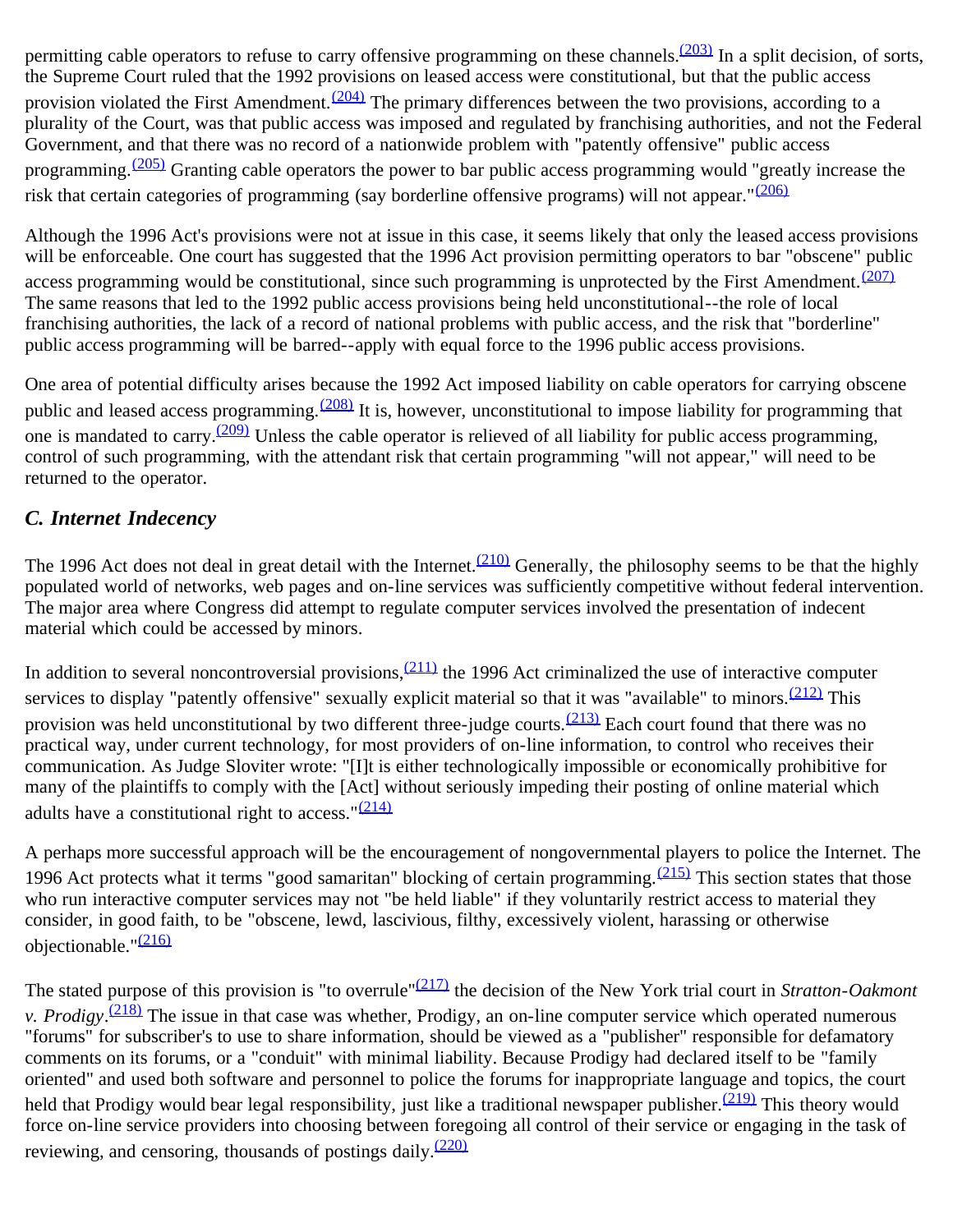The 1996 Act attempts to give service providers a middle ground. They will not be held responsible for content they do not produce simply, "because they have restricted access to objectionable material." $(221)$  Thus, a service provider need not adopt a totally hands-off policy to escape liability for bulletin board comments.<sup>[\(222\)](#page-28-13)</sup>

While this should give some comfort to service providers who want to offer a "family" service, the protection given by the 1996 Act is not complete. If a service provider bars a message for a reason other than those listed in the Act, it presumably would be treated as a publisher of *all* the messages it posts.

A Prodigy spokesperson had stated, "What we do with our bulletin boards is identical to the policy taken by most newspapers on letters to the editor. No obscenity, no slander, no libel, no commercialism."<sup>(223)</sup> It is not at all clear that this policy is covered by the good samaritan provision. Under the doctrine of *ejusdem generis*, the phrase "otherwise objectionable," probably will not be interpreted so broadly as to cover anything to which a service provider like Prodigy might object. $(224)$  Ironically, then, an on-line service provider who removes some defamatory material, may well end up responsible for any defamatory material that remains, while a similar provider who permits all the material to be posted would escape liability.

# **VI.Conclusion**

The 1996 Telecommunications Act has forever transformed the regulatory landscape.  $(225)$  The Act itself is complex; simultaneously detailed and incomplete. The thousands of pages of FCC rulemaking only increase the difficulty of comprehending the enormous changes brought about by the Act.

Nonetheless, there are basic themes that permeate the Act. The Act contemplates the creation of competition across the full telecommunications field, even in areas such as local telephone service and cable television service that had previously been monopoly controlled.<sup>(226)</sup> The main combatants in this new marketplace will tend to be even larger companies than those currently dominating the scene. One can well "envision a future of titanic telecommunications and titanic telecommunicators, a competitive field dominated by highly capitalized, deep-pocket giants."<sup>[\(227\)](#page-29-1)</sup>

The hope is that this new marketplace will create not only the advantages of competition but the unforeseeable benefits which result from a new synergetic relationship between previously separated businesses and technologies: "The opening of all telecommunications markets to all providers will blur traditional industry distinctions and bring new packages of services, lower prices and increased innovation to American consumers."<sup>[\(228\)](#page-29-2)</sup>

There are numerous dangers, however, that will have to be averted in order for the Act to be successful. The first is that existing monopolies, such as the BOCs or cable operators, will leverage their current power either to gain an unfair advantage in a competitive market, or to retain their advantage in the local arena.  $(229)$ 

The second danger is that the cure to the first is worse than the disease. The primary strategy for creating new competition is that the Act permits, indeed encourages, smaller players, "to combine, collude, and combat" the entrenched monopolies.<sup>(230)</sup> Accordingly, there is a lessening of *intramedia* competition (such as the ability for one entity to control more broadcast stations), in the hope of creating *intermedia* competition. Additionally, certain crossmedia combinations (such as between cable operators and broadcast networks, or between long-distance and local telephone providers) are permitted in the hope of improving the chances of "intermodal" competition. $\frac{(231)}{231}$  $\frac{(231)}{231}$  $\frac{(231)}{231}$ 

If these new combinations do not compete with one another, then the Act may have only permitted the creation of large, deregulated monopolists (or oligopolists). The FCC, local regulators, and Congress must watch carefully the unfolding of the new telecommunications field so that we may see these large entities truly battling each other for the hearts and wallets of consumers. $(232)$ 

Even if there is such competition, the FCC will have one more critical task: the need to ensure that there is a place for the smaller player. Be it in reselling of local phone service, or a programmer seeking one channel on a cable or Open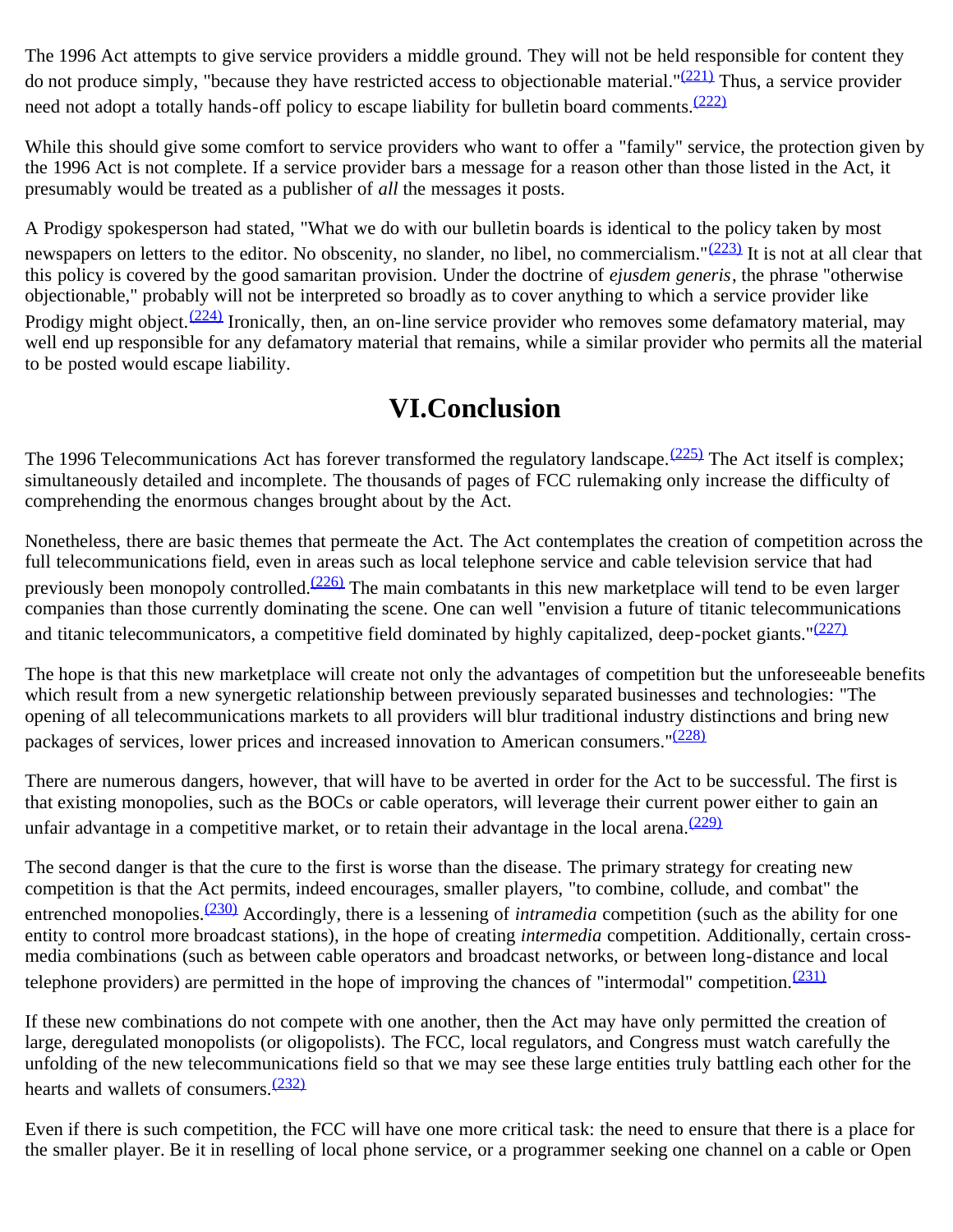Video System, there must always be some way for new entry into the telecommunications field.

Finally, amidst all the wiring and rewiring, merging and affiliating, one thought should be kept in mind. At the end of the day, what will be most important for the American citizen is not the quantity of fiber optics, coaxial cable or microwave antennae that line our streets, but the quality of the information that enters our businesses and homes.

<span id="page-17-0"></span>1. Professor of Law, University of Baltimore School of Law. B.A., Hampshire College, 1976; J.D., University of Pennsylvania, 1979. Support for this Article was provided by the University of Baltimore Summer Research Stipend. Thanks go to Emily Greenberg, Will Tress, and the rest of the University of Baltimore Law School Library staff for their creative and energetic assistance.

<span id="page-17-1"></span>2. Communications Act of 1934, ch. 652, 48 Stat. 1064 (codified as amended in scattered sections of 47 U.S.C.).

<span id="page-17-2"></span>3. *See, e.g.*, Cable Communications Policy Act of 1984, Pub. L. No. 98-549, 98 Stat. 2779 (codified at 47 U.S.C. 521- 559); Cable Television Consumer Protection and Competition Act of 1992, Pub. L. No. 102-385, 106 Stat. 1460 (some sections codified throughout 47 U.S.C.; other sections uncodified). In this Article, I will refer to "the Cable Act" to refer to cable law at the time the 1996 Telecommunications was passed. I will refer to the "1984 Cable Act" or the "1992 Cable Act" to reference particular sections from those laws.

<span id="page-17-3"></span>4. Judge Harold Greene oversaw the break-up of the AT&T, beginning with approval of an antitrust settlement in United States v. AT&T, 552 F. Supp. 131 (D.D.C. 1982), *aff'd sub nom*. Maryland v. United States, 460 U.S. 1001 (1983) and numerous decisions that followed.

<span id="page-17-4"></span>5. Telecommunications Act of 1996, Pub. L. No. 104-104, 110 Stat. 56 (to be codified at scattered sections of 47 U.S.C.). Unfortunately for lawyers and judges trying to discuss this Act, there is no uniform way to refer to all the sections. Some are codified, some are not. For ease of reference, the following convention will be used: When a provision is codified, it will be referred to by both its section number within the Act itself as well as by its U.S.C. section; uncodified sections will be referred to by their particular section number within the Act itself.

The most important legislative history for the 1996 Act is the report that was issued by the House-Senate Conference which reported the final version of the bill, Joint Explanatory Statement of the Committee of Conference, H.R. Conf. Rep. No. 104-458 (1996).

<span id="page-17-5"></span>6. One definition of convergence is "the combination of both new and existing media--e.g., broadcasting, cable, fiber optics, satellites--into one integrated system for delivery of video, voice, and data." Michael H. Botein, *Antitrust Issues in the Telecommunications and Software Industries*, 25 Sw. U.L. Rev. 569, 569 (1996).

<span id="page-17-6"></span>7. *Cf.* Abrams v. U.S., 250 U.S. 616, 630 (1919) (Holmes, J. dissenting) (describing the theory of free speech by stating, "It is an experiment, as all life is an experiment.").

<span id="page-17-7"></span>8. Those struggling to attain this understanding, may well feel new sympathy for the sentiments of Henry David Thoreau: "Our life is frittered away by detail. . . . Simplify, simplify." Henry David Thoreau, *Walden*.

<span id="page-17-8"></span>9. *See* Telecommuncations Act, sec. 3, 153(48), 110 Stat. at 60 (to be codified at 47 U.S.C. 153(48)).

<span id="page-17-9"></span>10. *In re* Implementation of the Local Competition Provisions in the Telecommunications Act of 1996, Part II, *Order*, 61 Fed. Reg. 45,476, 45,479 (1996) [hereinafter *Implementation Order, Part II*].

<span id="page-17-10"></span>11. Telecommunications Act, sec. 3, 153(43), 110 Stat. at 59 (to be codified at 47 U.S.C. 153(43)). A LATA is a contiguous region, encompassing no more than one metropolitan statistical area. The area can be greater if permitted under the AT&T Consent Decree or by the FCC. *Id*.

<span id="page-17-11"></span>12. *Id*., sec. 3, 153(42), 110 Stat at 59 (to be codified at 47 U.S.C. 153(42)).

<span id="page-17-12"></span>13. The three largest companies, AT&T, Sprint, MCI, are joined by hundreds of smaller long-distance companies. *See*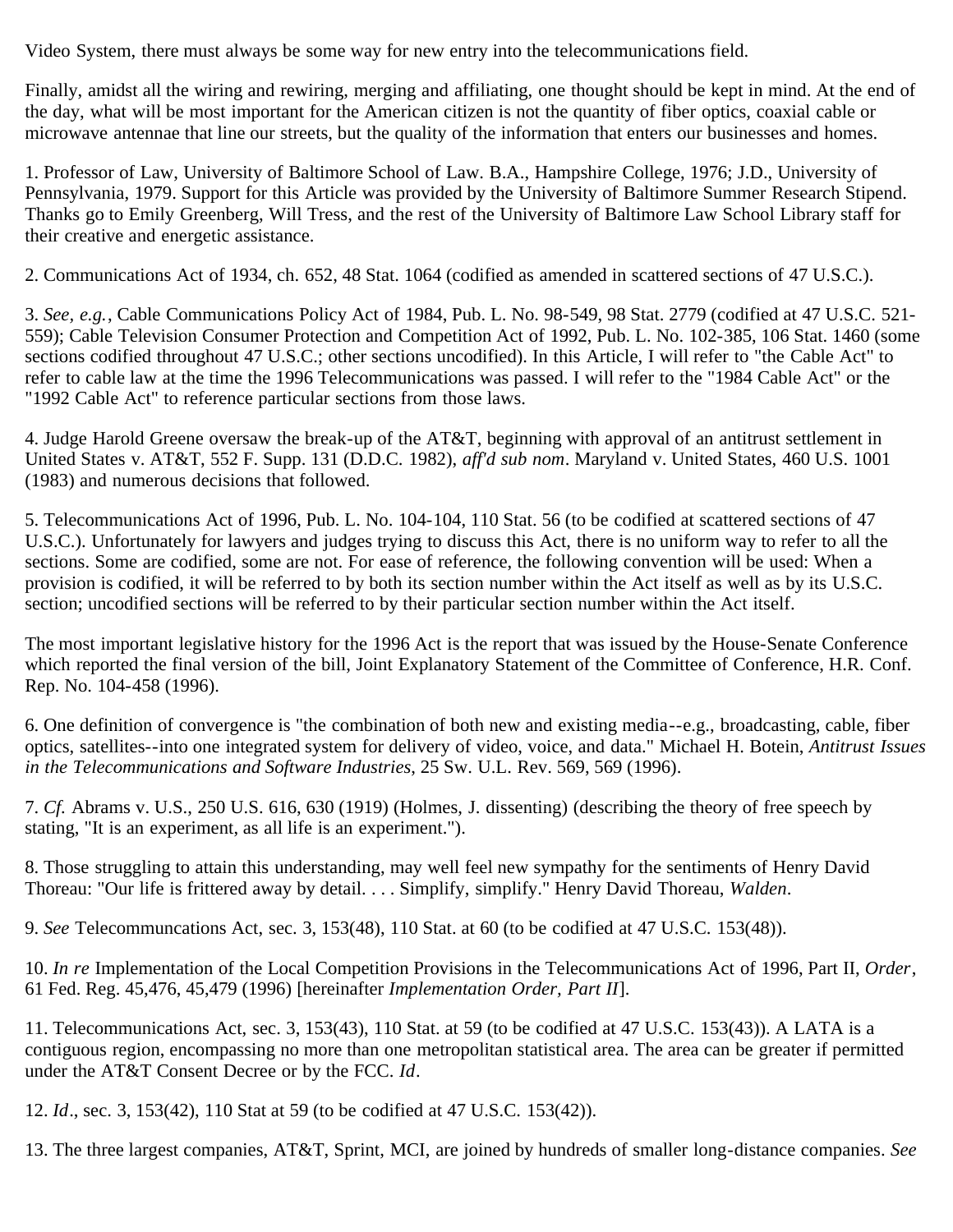*generally* Debra Kay Thomas Graves, *The Consumer Protection Myth in Long-Distance Telephone Regulation: Remedies for the "Caveat Dialer" Attitude*, 27 Tex. Tech. L. Rev. 383, 391 (1996).

<span id="page-18-0"></span>14. Telecommunications Act, sec. 3, 153(35), 110 Stat. at 58 (to be codified at 47 U.S.C. 153(35)).

<span id="page-18-1"></span>15. "The incumbent LECs have economies of density, connectivity, and scale; traditionally, these have been viewed as creating a natural monopoly." *Implementation Order, Part II* 61 Fed. Reg. at 45,481. *See generally* Lawrence Sullivan, *Elusive Goals Under the Telecommunications Act*, 25 Sw. U.L. Rev. 487, 494-507 (1996).

<span id="page-18-2"></span>16. Telecommunications Act, sec. 101, 110 Stat. at 61.

- <span id="page-18-3"></span>17. *Id.* sec. 101, 251-252, 110 Stat. at 61-70 (to be codified at 47 U.S.C. 251-252).
- <span id="page-18-4"></span>18. *Id.* secs. 101, 251, sec. 151, 271, 110 Stat. at 61-62, 86-92 (to be codified at 47 U.S.C. 251-271).
- <span id="page-18-5"></span>19. *Id.* sec. 3, 153(49)-(51), 110 Stat. at 60 (to be codified at 47 U.S.C. 153(49)-(51)).
- <span id="page-18-6"></span>20. *Id.* sec. 101, 251(a)(1), 110 Stat. at 61 (to be codified at 47 U.S.C. 251(a)(1)).
- <span id="page-18-7"></span>21. *Id.* sec. 101, 251(a)(2), 110 Stat. at 62 (to be codified at 47 U.S.C. 251(a)(2)).
- <span id="page-18-8"></span>22. *Id.* sec. 3, 153(44), 110 Stat. at 59 (to be codified at 47 U.S.C. 153(44)).
- <span id="page-18-9"></span>23. *Id.* sec. 101, 251(b)(1), 110 Stat. at 62 (to be codified at 47 U.S.C. 251(b)(1)).
- <span id="page-18-10"></span>24. *Id.* sec. 3, 251(b)(2), 110 Stat. at 62 (to be codified at 47 U.S.C. 251(b)(2)).
- <span id="page-18-11"></span>25. *Id.* sec. 3, 153(46), 110 Stat. at 60 (to be codified at 47 U.S.C. 153(46)).

<span id="page-18-12"></span>26. *Id.* sec. 101, 251(b)(2), 110 Stat. at 62 (to be codified at 47 U.S.C. 251(b)(2)). For the FCC's regulations, see 47 C.F.R. 52.21-.31.

- <span id="page-18-13"></span>27. *Id.* sec. 101, 251(e)(2), 110 Stat. at 64 (to be codified at 47 U.S.C. 251(e)(2)).
- <span id="page-18-14"></span>28. *Id.* sec. 101, 251(3), 110 Stat. at 59 (to be codified at 47 U.S.C. 251(3)).
- <span id="page-18-15"></span>29. *Id.* sec. 3, 153(39), 110 Stat. at 59 (to be codified at 47 U.S.C. 153(39)). *See generally* 47 C.F.R. 51.205-.215.
- <span id="page-18-16"></span>30. *Id.* sec. 101, 251(b)(4), 110 Stat. at 62 (to be codified at 47 U.S.C. 251(b)(4)).
- <span id="page-18-17"></span>31. Communications Act Amendments of 1978, Pub. L. No. 95-234, 92 Stat. 33, 35-36.
- <span id="page-18-18"></span>32. Telecommunications Act, sec. 703, 110 Stat. at 149-50 (to be codified at 47 U.S.C. 224(a)(1)).

<span id="page-18-19"></span>33. *Id.* sec. 703, 110 Stat at 150. Such access may be denied if there is insufficient pole capacity or problems with safety or reliability. *Id*. sec. 703, 110 Stat. at 150. By 1998, the FCC must devise a means for resolving disputes over the rates charged for this pole attachment, to be phased in over a five-year period. *Id*. sec. 703, 110 Stat. at 150. For now, cable operators using the poles of others, can continue to rely on the rate formula used prior to the 1996 Act. *Id*. sec. 703, 110 Stat. at 150. The new FCC regulations, when they do become effective, will apply to all telecommunications carriers, except for cable television systems providing only cable service. *Id*.

- <span id="page-18-20"></span>34. *Id.* sec. 101, 251(b)(5), 110 stat. at 62 (to be codified at 47 U.S.C. 251(b)(5)).
- <span id="page-18-21"></span>35. *Id.* sec. 101, 252(d)(2)(B)(i), 110 Stat. at 68 (to be codified as 47 U.S.C 252(d)(2)(B)(i)).

<span id="page-18-22"></span>36. *Id.* sec. 101, 251(h), 110 Stat. at 65 (to be codified as 47 U.S.C. 251(h)). As the FCC stated, "The rules we adopt . .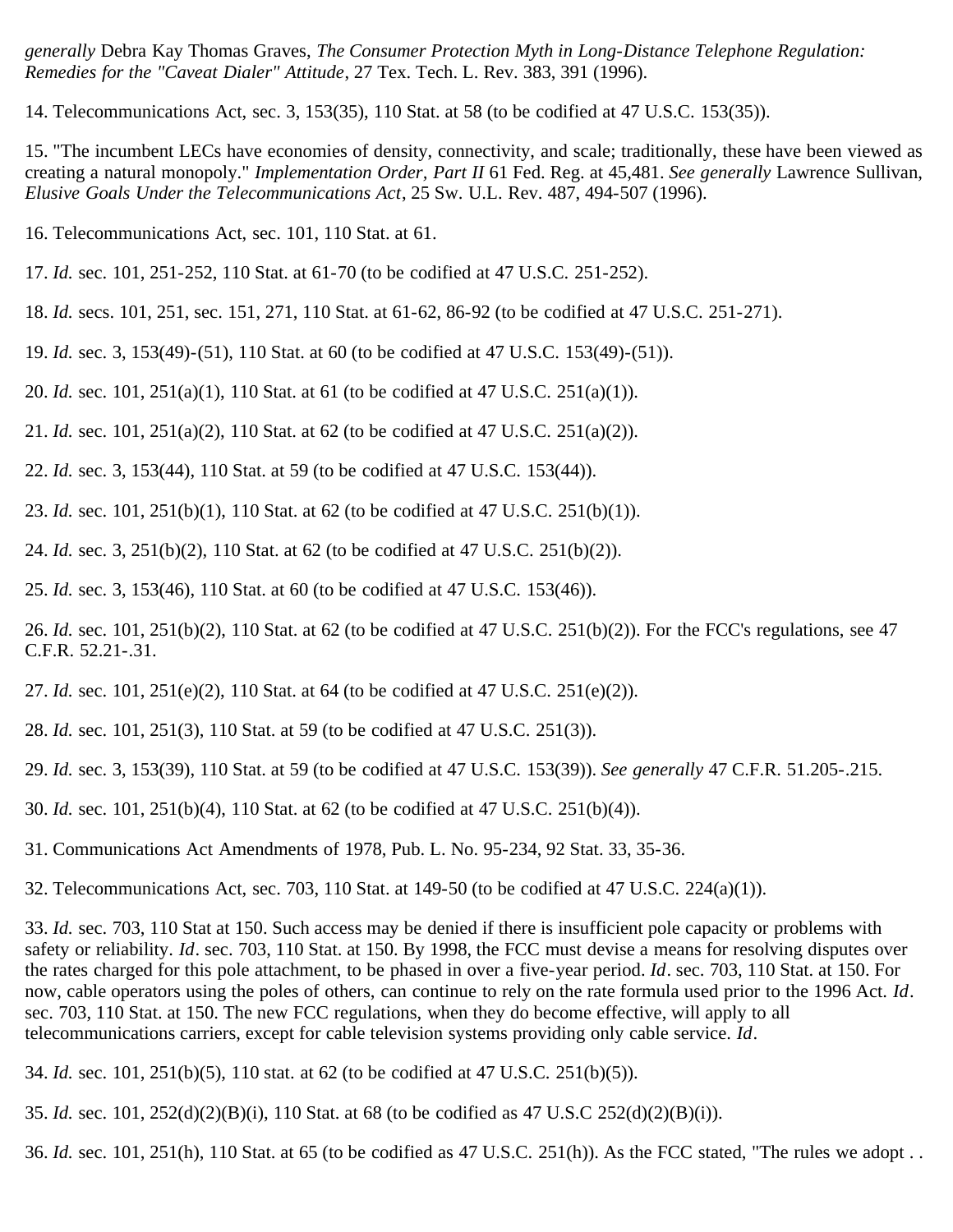. will benefit consumers by making some of the strongest aspects of local exchange carrier incumbency--the local dialing, telephone numbers, operator services, directory assistance, and directory listing--available to all competitors on an equal basis." *In re* Implementation of the Local Competition Provisions of the Telecommunications Act of 1996, Part III, *Second Report and Order*, 61 Fed. Reg. 47,284, 47,287 (1996).

<span id="page-19-0"></span>37. Telecommunications Act, sec.  $101$ ,  $251(c)(2)$ ,  $110$  stat. at 62 (to be codified as 47 U.S.C.  $251(c)(2)$ ). According to the FCC, the term "interconnection" in this section "refers only to the physical linking of two networks for the mutual exchange of traffic." *Implementation Order, Part II,* 61 Fed. Reg. 45,476, 45,500. *See* 47 C.F.R. 51.305 for the FCC's regulations on interconnection.

<span id="page-19-1"></span>38. *Id.* sec. 101, 251(c)(3), 110 Stat. at 62-63 (to be codified as 47 U.S.C. 251(c)(3)). See 47 C.F.R. 51.307-.321 for the relevant FCC regulations.

<span id="page-19-2"></span>39. *Id.* sec. 3, 153(45), 110 Stat. at 59-60 (to be codified as 47 U.S.C. 153(45)).

<span id="page-19-3"></span>40. *Id.* sec. 101, 251(c)(6), 110 Stat. at 63 (to be codified as 47 U.S.C. 251(c)(6)). If physical collocation is either technically impractical or impossible due to space limitations, the Act permits a state regulatory commission to authorize "virtual collocation" instead. *Id. See generally* 47 C.F.R. 51.323 (1996).

<span id="page-19-4"></span>41. Telecommunications Act, sec. 101,  $251(c)(4)(A)$ , 110 Stat. at 63 (to be codified at 47 U.S.C.  $251(c)(4)(A)$ ).

<span id="page-19-5"></span>42. In keeping with this particular provision's goal of creating direct competition, only one limitation is placed on the resale of telecommunications service: where a service has not been made universally available by the incumbent, but has only been available to a particular category of subscribers, a State commission can prohibit the resale of that service to a different category of subscribers. *Id.* sec. 101, 251(c)(4)(B), 110 Stat. at 63 (to be codified as 47 U.S.C.  $251(c)(4)(B)$ ).

<span id="page-19-6"></span>43. *See generally Implementation Order, Part II, supra* note 9, 61 Fed. Reg. 45,475, 45,563-67. The FCC stated that resale is an "important entry strategy for many new entrants, especially in the short term when they are building their own facilities," and also for "small businesses that may lack capital to compete in the local exchange market . . . by building their own networks." *Id.* at 45,564.

<span id="page-19-7"></span>44. *Id.* at 45,565.

<span id="page-19-8"></span>45. Telecommunications Act, sec. 101, 252(d)(3), 110 stat. at 68 (to be codified as 47 U.S.C. 252(d)(3)).

<span id="page-19-9"></span>46. *Id.*

<span id="page-19-10"></span>47. *Implementation Order, Part II,* 61 Fed. Reg. at 45,565.

<span id="page-19-11"></span>48. *Id.*

<span id="page-19-12"></span>49. *Id. See* 47 C.F.R. 51.609 (1996). This avoided cost includes both the direct costs of providing retail service and a pro rata share of indirect costs, meaning costs like general corporate operating expenses that are shared between retail and wholesale operations. 47 C.F.R. 51.609(c) (1996).

<span id="page-19-13"></span>50. *Implementation Order, Part II,* 61 Fed. Reg. at 45,565.

<span id="page-19-14"></span>51. 47 C.F.R. 51.611(b) (1996).

<span id="page-19-15"></span>52. Telecommunications Act, sec. 151, 271(b)(2), 110 Stat. at 86. Some services, such as "800" services which terminate inside a BOC's local area and permit subscribers to choose their long distance carriers, are considered inregion services subject to the competitive checklist requirement. *Id.* sec. 151, 271(j), 110 Stat. at 92 (to be codified at 47 U.S.C. 271(j)).

<span id="page-19-16"></span>53. *See supra* Part II.A.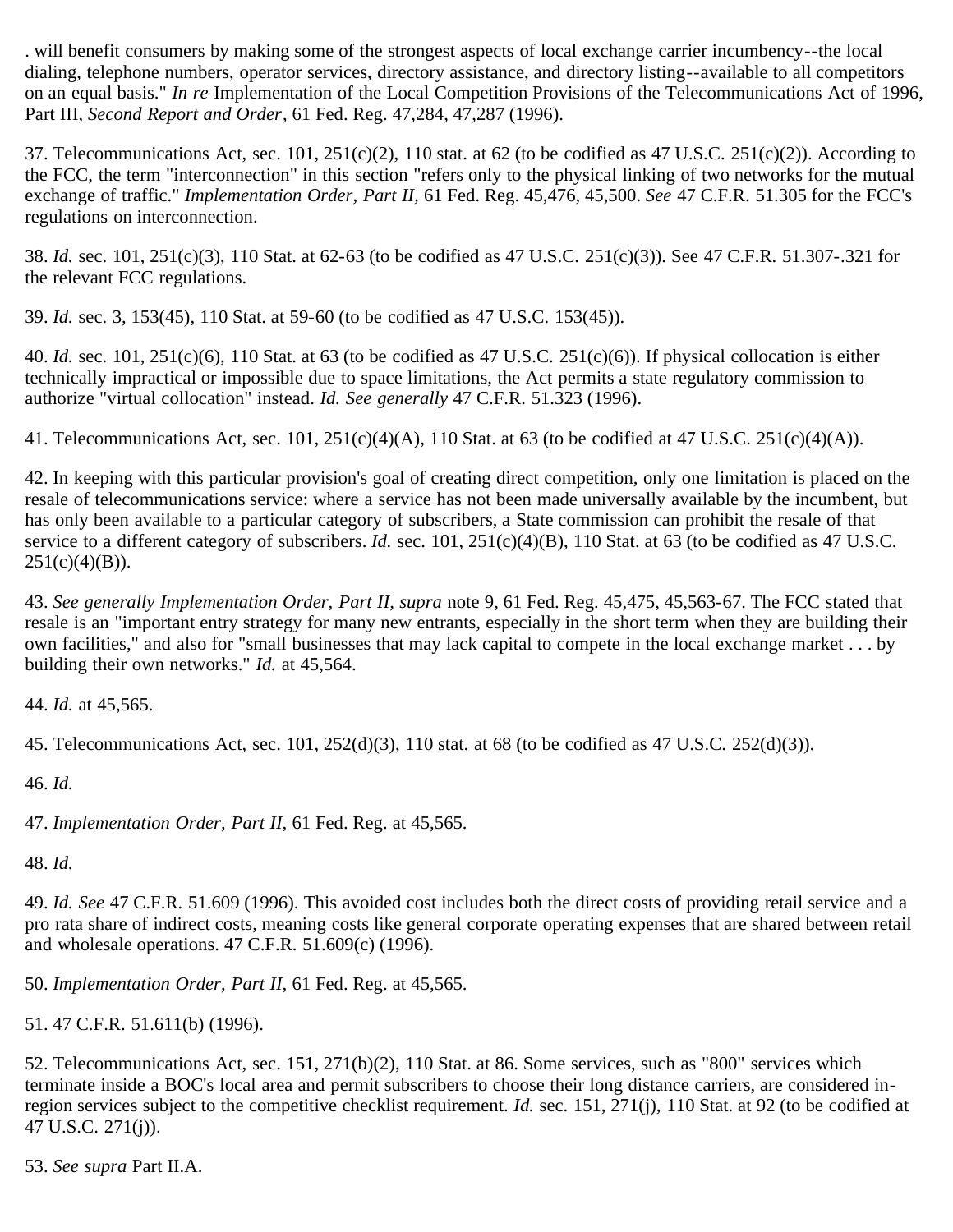<span id="page-20-0"></span>54. Telecommunications Act, sec. 151, 271(c)(1)(A), 110 Stat. at 87 (to be codified at 47 U.S.C. 271(c)(1)(A)). According to the Conference Report, this requirement is to ensure, "that an unaffiliated competing provider is in the market." H.R. Conf. Rep. No. 104-458, at 148.

<span id="page-20-1"></span>55. H.R. Conf. Rep. No. 104-458, at 148.

<span id="page-20-2"></span>56. *Id.*

<span id="page-20-3"></span>57. *Id.*

<span id="page-20-4"></span>58. Telecommunications Act, sec. 151, 271(c)(1)(B), 110 Stat. at 87 (to be codified at 47 U.S.C. 271(c)(1)(B)). The statement will also suffice if the only providers to request access have failed to comply, in a timely fashion, with the implementation schedule of an interconnection agreement. *Id.*

<span id="page-20-5"></span>59. *Id.* sec. 151, 272(a)(2)(B), 110 Stat. at 92 (to be codified at 47 U.S.C. 272(a)(2)(B)).

<span id="page-20-6"></span>60. *Id.* sec. 151, 272(a)(2)(B)(i), 110 Stat. at 92 (to be codified at 47 U.S.C. 272 (a)(2)(B)(i)). "Incidental services" are defined to include such services as: alarm monitoring services, audio and video programming and the capability of interaction for subscriber selection of such programming, commercial mobile services, and signaling information used in connection with telephone exchange services. *Id.* sec. 151, 271(g), 110 Stat. at 91 (to be codified at 47 U.S.C.  $271(g)$ ).

<span id="page-20-7"></span>61. *Id.* sec. 151, 272(a)(2)(B)(iii), 110 Stat. at 92 (to be codified at 47 U.S.C. 272(a)(2)(B)(iii)).

<span id="page-20-8"></span>62. *Id.* sec. 151, 272(a)(2)(A), 110 Stat. at 92 (to be codified at 47 U.S.C. 272(a)(2)(A)).

<span id="page-20-9"></span>63. *Id.* sec. 151, 273(h), 110 Stat. at 100 (to be codified at 47 U.S.C. 273(h)). This section states that the definition of "manufacturing" is to be the same as in the AT&T Consent Decree.

<span id="page-20-10"></span>64. *Id.* sec. 151, 273(e)(1), 110 Stat. at 99 (to be codified at 47 U.S.C. 273 (e)(1)).

<span id="page-20-11"></span>65. *Id.* sec. 151, 272(b)(1), 110 Stat. at 92 (to be codified at 47 U.S.C. 272(b)(1)).

<span id="page-20-12"></span>66. *Id.* sec. 151, 272(b)(5), 110 Stat. at 93 (to be codified at 47 U.S.C. 272(b)(5)).

<span id="page-20-13"></span>67. *Id.* sec. 151, 272(f)(1), 110 Stat. at 94 (to be codified at 47 U.S.C. 272(f)(1)).

<span id="page-20-14"></span>68. *Id.* sec. 151, 272(f)(2), 110 Stat. at 94 (to be codified at 47 U.S.C. 272(f)(2)).

<span id="page-20-15"></span>69. *Id.* sec. 151, 272(f)(1)-(2), 110 Stat. at 94 (to be codified at 47 U.S.C. 272(f)(1)-(2)).

<span id="page-20-16"></span>70. "As distinct from bilateral commercial negotiation, the new entrant comes to the table with little or nothing the incumbent LEC needs or wants." *Implementation Order, Part II*, 61 Fed. Reg. 45,475, 45,481. As one commentator noted, "I would compare it to going to the Department of Motor Vehicles and trying to negotiate more favorable terms there. It is very hard to negotiate with somebody who has 100 percent of the market, and a very strong desire to keep that situation in place." *See* Panel III: *Implications of the New Telecommunications Legislation*, 6 Fordham Intell. Prop., Media & Ent. L.J. 517, 534 (1996) (statement of J.Richard Devlin, Executive Vice President, Sprint Corporation).

<span id="page-20-17"></span>71. Telecommunications Act, sec. 101, 252(a)(1), 110 Stat. at 66 (to be codified at 47 U.S.C. 252(a)(1)).

<span id="page-20-18"></span>72. *Id.* sec. 101, 251(c)(1), 110 Stat. at 62 (to be codified at 47 U.S.C 251 (c)(1)). Although this requirement is contained in the subsection entitled "Additional Obligations of Incumbent Local Exchange Carriers," the section explicitly places the duty to negotiate in good faith on both the incumbent and "[t]he requesting telecommunications carrier." *Id. See also* 47 C.F.R. 51.301(a)-(b) (1996) (Duty to Negotiate).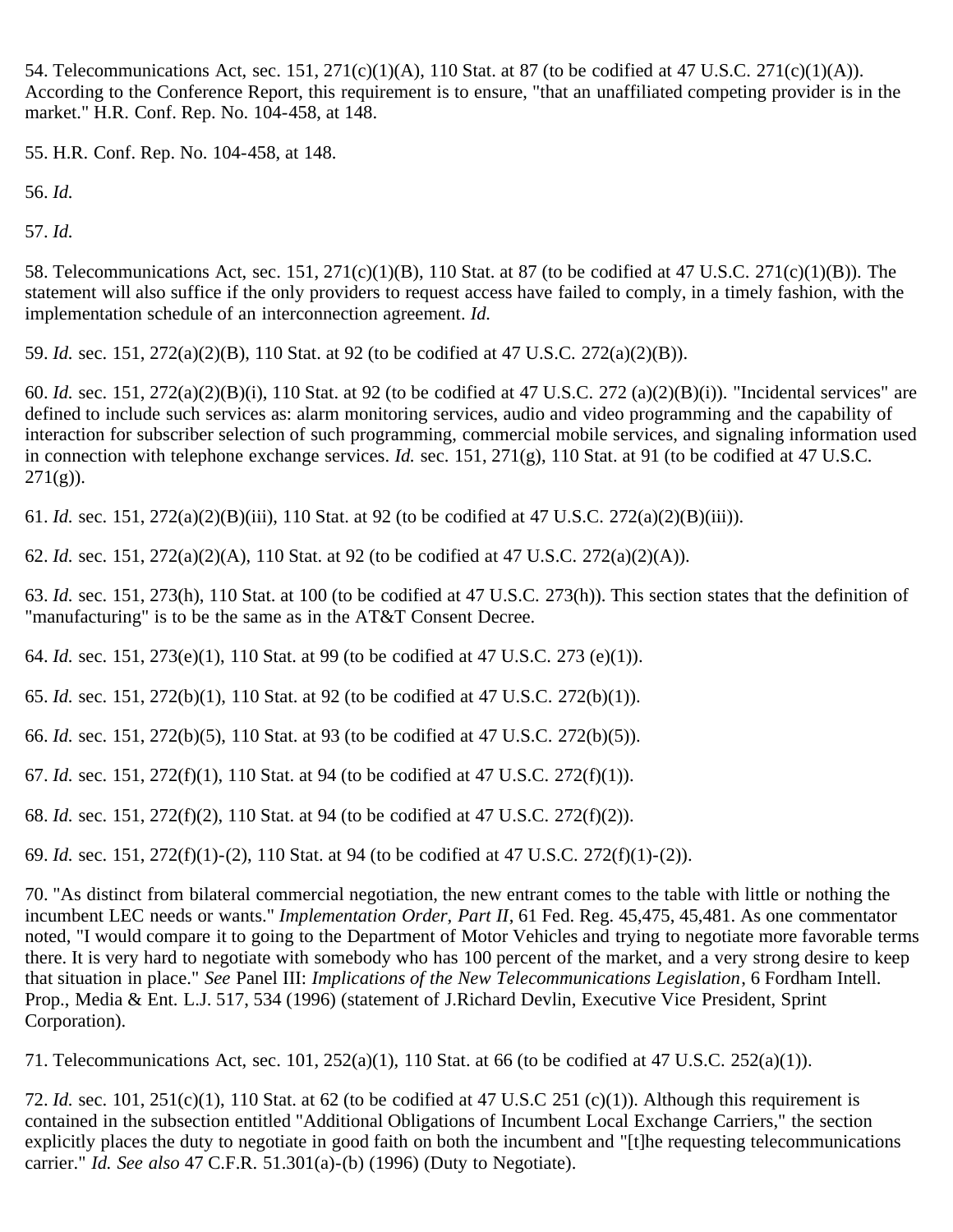<span id="page-21-0"></span>73. 29 U.S.C. 158(d) (1971).

<span id="page-21-1"></span>74. H.R. Conf. Rep. No. 104-458, at 113.

<span id="page-21-2"></span>75. Robert Summers, *`Good Faith' in General Contract Law and the Sales Provisions of the Uniform Commercial Code,* 54 Va. L. Rev. 195, 221 (1968). *See generally* E. Allan Farnsworth, Contracts 187-190 (1982).

<span id="page-21-3"></span>76. Telecommunications Act, sec. 101, 252(b)(1), 110 Stat. at 66 (to be codified at 47 U.S.C. 252(b)(1)). The demand for arbitration must be filed within a relatively short window: between the 135th and 160th day (inclusive) after the incumbent has received a request for negotiation. *Id.* The state commission must reach its arbitration decision within nine months from the date of that request for negotiation. *Id.* sec. 101, 252(b)(4)(c), 110 Stat. at 67 (to be codified at 47 U.S.C. 252(b)(4)(c)).

<span id="page-21-4"></span>77. *Id.* sec. 101, 252(d)(1), 110 Stat. at 67 (to be codified at 47 U.S.C. 252 (d)(1)).

<span id="page-21-5"></span>78. *Id.* sec. 101, 252(d)(2), 110 Stat. at 68 (to be codified at 47 U.S.C. 252(d)(2)). The bill-and-keep arrangement provides that each network will waive its recovery rights in exchange for the other network's agreement to do the same. *See supra* text accompanying note 34.

<span id="page-21-6"></span>79. *Id.* sec. 101, 252(e)(4), 110 Stat. at 69 (to be codified at 47 U.S.C. 252(e)). If the state commission does not act within 90 days of submission of a negotiated agreement, or 30 days of an arbitrated agreement, the agreement will be deemed approved.

<span id="page-21-7"></span>80. While the arbitration procedure, designed to reach a mediated agreement, serves a different purpose from the approval procedure, which is designed to ensure that the substance of the agreement squares with the procompetitive sections of the Act, it would have no doubt been simpler to require the state commission, as arbitrator, to ensure that the final agreement be consistent with the Act.

<span id="page-21-8"></span>81. Telecommunications Act, sec. 101, 252(e)(2)(A), 110 Stat. at 68 (to be codified at 47 U.S.C. 252(e)(2)(A)).

<span id="page-21-9"></span>82. *Id.* sec. 101, 252(e)(2)(B), 110 Stat. at 68 (to be codified at 47 U.S.C. 252(e)(2)(B)).

<span id="page-21-10"></span>83. *Id.* sec. 101, 252(e)(5), 110 Stat. at 69 (to be codified at 47 U.S.C. 252(e)(5)).

<span id="page-21-11"></span>84. *Id.* sec. 101, 252(e)(6), 110 Stat. at 69 (to be codified at 47 U.S.C. 252(e)(6)).

<span id="page-21-12"></span>85. *Id.* sec. 101, 253(a), 110 Stat. at 70 (to be codified at 47 U.S.C. 253(a)). State and local governments are also prohibited from regulating Direct Broadcast Satellite (DBS) service, *id.* sec. 205, 303(v), 110 Stat. at 114 (to be codified at 47 U.S.C. 303(v)), and the FCC must regulate to prevent local zoning or other regulation that impairs a viewer's ability to receive DBS or MMDS service. *Id.* sec. 207, 110 Stat. at 114. The new federal regulations bar restrictions not only by zoning and building laws, but by private covenants and homeowner's associations, unless narrowly tailored to protect interests in safety or historic preservation. 47 C.F.R. 1.4000 (1996).

<span id="page-21-13"></span>86. *Id.* sec. 101, 253(c) (to be codified at 47 U.S.C. 253(c)). *See also* H.R. Conf. Rep. No. 104-485, at 180 (stating that even though franchising authorities cannot regulate cable television operators in their provision of telecommunications services, local governments retain their authority over rights-of-way and can charge reasonable fees for their use).

<span id="page-21-14"></span>87. *See* 47 U.S.C. 542(b) (1994).

<span id="page-21-15"></span>88. Telecommunications Act, sec. 101, 253, 110 Stat. at 70-71 (to be codified at 47 U.S.C. 253).

<span id="page-21-16"></span>89. *Id.* sec. 101, 253(b), 110 Stat. at 70 (to be codified at 47 U.S.C. 253(b)).

<span id="page-21-17"></span>90. *Id.* sec. 101, 253(d), 110 Stat. at 70-71 (to be codified at 47 U.S.C. 253(d)).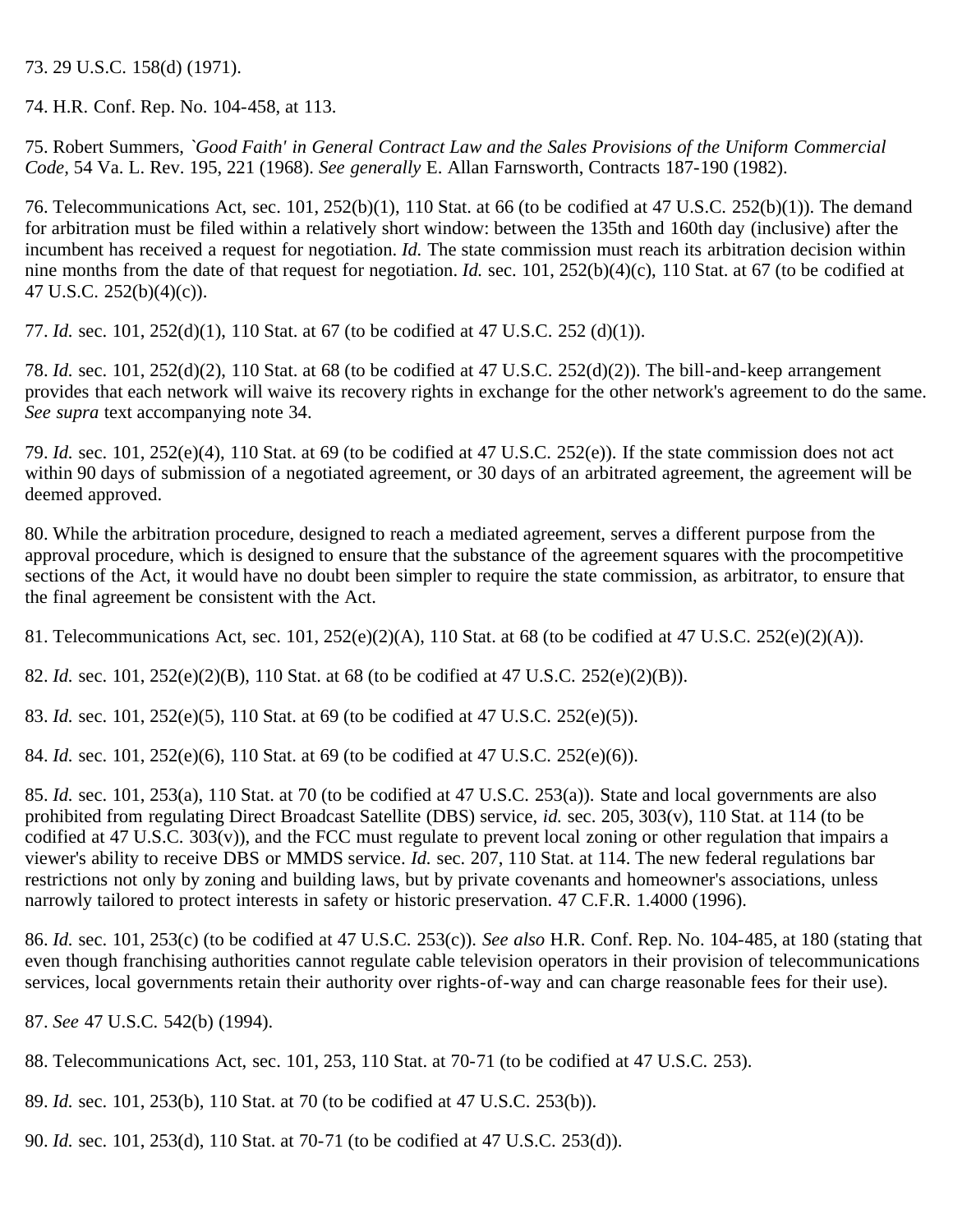<span id="page-22-0"></span>91. Though as the FCC correctly points out, the costs of universal service are sometimes hidden from view: "The current universal service system is a patchwork quilt of implicit and explicit subsidies." *Implementation Order, Part II*, 61 Fed Reg. 45,480.

<span id="page-22-1"></span>92. 47 U.S.C. 151 (1934) (current version at 47 U.S.C. 151 (1994)).

<span id="page-22-2"></span>93. *See generally* H.R. Conf. Rep. No. 104-458, at 130-34 (1996).

<span id="page-22-3"></span>94. *Id.* sec. 101, 254(b), 110 Stat. at 71-72 (to be codified at 47 U.S.C. 254(b)).

<span id="page-22-4"></span>95. *Id.* sec. 101, 254(c), 110 Stat. at 72 (to be codified at 47 U.S.C. 254(c)).

<span id="page-22-5"></span>96. *Id.* sec. 101, 254(a)-(d), 110 Stat. at 71-73 (to be codified at 47 U.S.C. 254(c)(1)(A)-(D)). The FCC's action is preceded by the recommendation of a Federal-State Joint Board. *Id.* sec. 101, 254(a)(1), 110 Stat. at 71 (to be codified at 47 U.S.C.  $254(a)(1)$ .

<span id="page-22-6"></span>97. *Id.* sec. 101, 254(d), 110 Stat. at 73 (to be codified at 47 U.S.C. 254(d)).

<span id="page-22-7"></span>98. *Id.* sec. 101, 254(e), 110 Stat. at 73 (to be codified at 47 U.S.C. 254(e)).

<span id="page-22-8"></span>99. *Id.* sec. 102, 214(e)(1), 110 Stat. at 80 (to be codified at 47 U.S.C. 214(e)(1)).

<span id="page-22-9"></span>100. *Id.* sec. 102, 214(e)(2),(5), 110 Stat. 80 (to be codified at 47 U.S.C. 214(e)(2), (5)).

<span id="page-22-10"></span>101. *Id.* sec. 102, 214(e)(2), 110 Stat. 80 (to be codified at 47 U.S.C. 214(e)(2)). For rural areas, the decision whether to designate more than one carrier as eligible is left to the discretion of the state commission. *Id.*

<span id="page-22-11"></span>102. *Id.* sec. 101, 259(a),(b)(4), 110 Stat. at 77-78 (to be codified at 47 U.S.C. 259(a),(b)(4)). If an eligible carrier enjoys its own economies of scale and scope, there is no right under this provision to share infrastructure. *Id.* sec. 101, 259(d), 110 Stat. at 78 (to be codified at 47 U.S.C. 259(d)).

<span id="page-22-12"></span>103. *Id.* sec. 101, 259(b)(4), 110 Stat. at 78 (to be codified at 47 U.S.C. 259(b)(4)).

<span id="page-22-13"></span>104. *Id.* sec. 101, 254(e), 110 Stat. at 73 (to be codified at 47 U.S.C. 254(e)).

<span id="page-22-14"></span>105. *Id.* sec. 101, 254(k), 110 Stat. at 75 (to be codified at 47 U.S.C. 254(k)).

<span id="page-22-15"></span>106. *Id.*

<span id="page-22-16"></span>107. *Id.*

<span id="page-22-17"></span>108. 47 U.S.C. 541(a) (1994). *See also* Preferred Comm., Inc. v. City of L.A., 754 F.2d 1396 (9th Cir. 1985) (holding exclusive cable franchises unconstitutional), *aff'd on other grounds*, 476 U.S. 488 (1986).

<span id="page-22-18"></span>109. "Limited non-cable competition exists today from several non-cable technologies, such as DBS, MMDS, and SMATV. Since the total penetration of such alternative providers today accounts for less than 10 percent of the country's multichannel video offerings however, the competition is a long way from being effective in most areas of the country." Botein, *supra* note 5, at 596-97.

<span id="page-22-19"></span>110. *See* 1984 Cable Act. This was not, by any means, a law which deregulated cable. *See generally* Michael I. Meyerson, *The 1984 Cable Communications Policy Act: A Balancing Act on the Coaxial Wires*, 19 Ga. L. Rev. 543 (1985).

<span id="page-22-20"></span>111. Cable Television Consumer Protection and Competition Act of 1992, Pub. L. No. 102-385, 106 Stat. 1460 (codified as amended in scattered sections of 47 U.S.C.).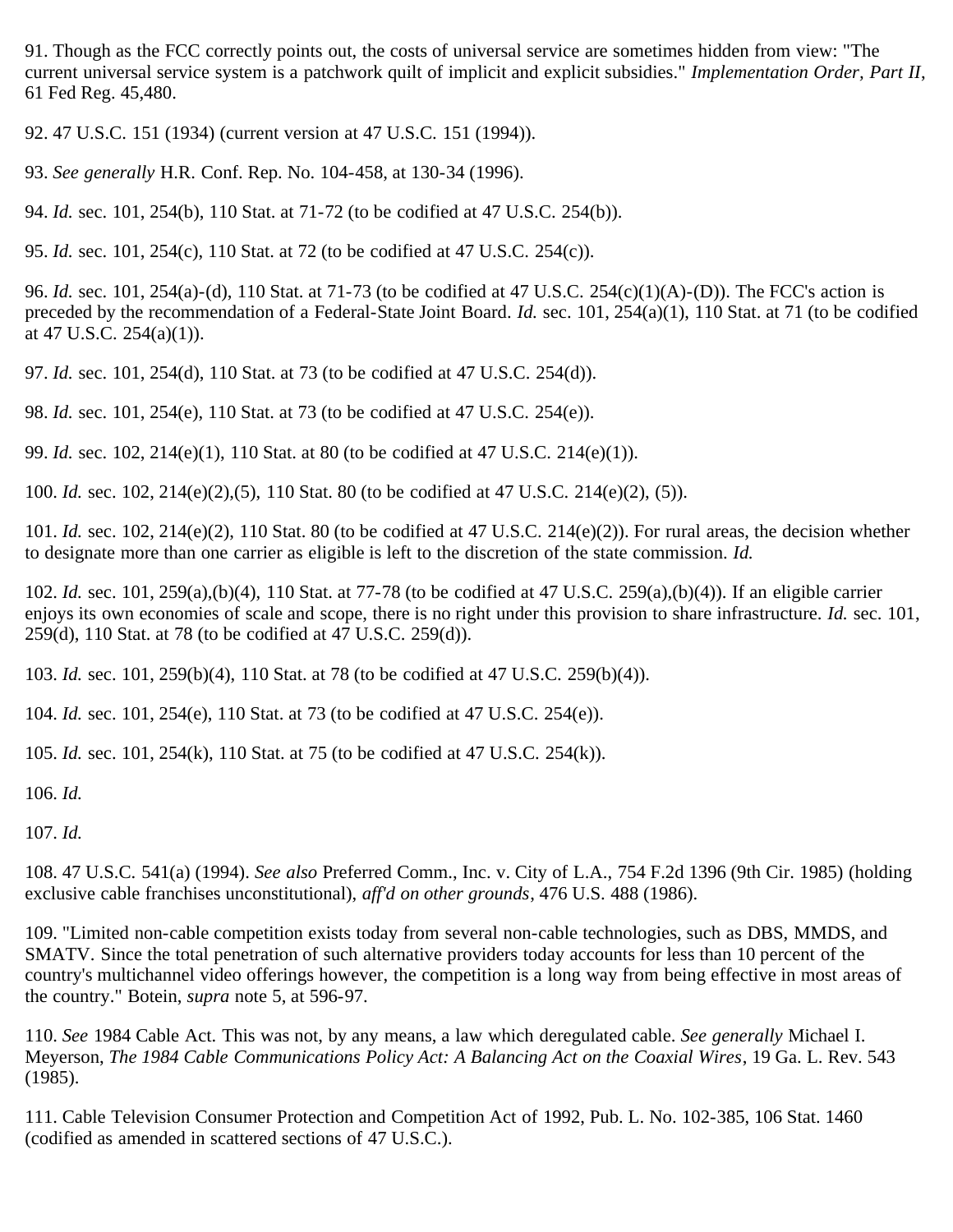<span id="page-23-0"></span>112. 47 U.S.C. 543(*l*)(1)(A) (1994).

<span id="page-23-1"></span>113. 47 U.S.C. 543(*l*)(1)(C) (1994).

<span id="page-23-2"></span>114. Telecommunications Act of 1996, Pub. L. No. 104-104, sec. 301, 110 Stat. 56, 115 (to be codified at 47 U.S.C. 543(*l*)(1)(B)). *See also* Time Warner Entertainment Co., L.P. v. FCC, 56 F.3d 151 (D.C. Cir. 1995).

<span id="page-23-3"></span>115. Telecommunications Act, sec. 301, 110 Stat. at 115 (to be codified at 47 U.S.C. 543(*l*)(1)(C)).

<span id="page-23-4"></span>116. *Id.* sec. 301, 110 Stat. at 115 (to be codified at 47 U.S.C. 543(*l*)(1)(D)). "Comparable" programming means at least 12 channels of programming, at least some of which are television broadcast channels. H.R. Conf. Rep. No. 104- 458, at 170 (1996).

<span id="page-23-5"></span>117. 47 C.F.R. 76.905(e). Additionally, potential subscribers must be reasonably aware that the telephone company's service is available. *Id.*

<span id="page-23-6"></span>118. The 1992 Cable Act, in fact, begins with the finding that cable rates were rising three times faster than the rate of inflation since the 1984 Act. *See* 1992 Cable Act, Pub. L. No. 102-385, 2(a)(1), 106 Stat. 1460, 1460.

<span id="page-23-7"></span>119. *See* Telecommunications Act, sec. 301, 110 Stat. at 115 (to be codified at 47 U.S.C. 543(b)(7)(A), (*l*)(2)).

<span id="page-23-8"></span>120. *Id.* sec. 301, 110 Stat. 56, 116 (to be codified at 47 U.S.C. 543).

<span id="page-23-9"></span>121. Rate Regulation, *Report and Order*, 8 F.C.C. Rcd. 5631, 72 Rad. Reg. 2d (P & F) 733 (1993).

<span id="page-23-10"></span>122. Telecommunications Act, sec. 301, 110 Stat. at 116 (to be codified at 47 U.S.C. 543(b)(1)).

<span id="page-23-11"></span>123. *Id.* sec. 301, 110 Stat. at 116 (to be codified at 47 U.S.C. 543(m)(2)). A "small" cable operator means one who is not affiliated with either any company serving more than 1 percent of the nation's subscribers or any business with gross annual revenue greater than 250 million dollars. *See id*.

<span id="page-23-12"></span>124. *Id.* sec. 301, 110 Stat. at 115 (to be codified at 47 U.S.C. 543(c)(4)).

<span id="page-23-13"></span>125. *Id.* sec. 301, 110 Stat. at 116 (to be codified at 47 U.S.C. 543(c)). It will be harder to file a complaint concerning rate increases under the 1996 Act. In a change from the 1992 Cable Act, only complaints from franchising authorities, rather than by individual subscribers, will trigger FCC investigation. *Id.*

<span id="page-23-14"></span>126. *Id.* sec. 301, 110 Stat. at 117 (to be codified at 47 U.S.C. 548). The constitutionality of this requirement was upheld in *Daniels Cablevision, Inc. v. United States*, 835 F.Supp. 1 (D.C. Cir. 1993).

<span id="page-23-15"></span>127. Telecommunications Act, sec. 301, 110 Stat. at 117 (to be codified at 47 U.S.C. 548(c)).

<span id="page-23-16"></span>128. In fact, the provision was extended to telephone companies providing video programming. *Id*. sec. 302, 110 Stat. at 121 (to be codified at 47 U.S.C. 653(b)(1)(a)). *See* note 137 and accompanying text, *infra.*

<span id="page-23-17"></span>129. Telecommunications Act, sec. 301(d)(1)(B), 110 Stat. at 116 (to be codified at 47 U.S.C. 534-535). The only changes made to the must-carry rules were minor: The FCC was permitted to use a variety of measures to determine the market for broadcasters, section  $534(h)(1)(C)$ , and the FCC was forced to rule on petitions to modify a television market within 120 days of a request. *See id*.

<span id="page-23-18"></span>130. 47 U.S.C. 533(b), now repealed. There were a few small exceptions, such as for cross-ownership in rural areas. *See* 47 C.F.R. 63.56(a), now repealed.

<span id="page-23-19"></span>131. *See*, *e.g.*, Chesapeake & Potomac Tel. Co. v. United States, 830 F. Supp. 909 (E.D. Va. 1993), *aff'd*, 42 F.3d 181 (4th Cir. 1994), *vacated,* 116 S.Ct. 1036 (1996); U.S. West, Inc. v. United States, 855 F.Supp. 1184 (Wash. 1994), aff'd, 48 F.3d 1092, (9th Cir. 1994), *vacated,* 116 S.Ct. 1037 (1996); Pacific Telesis Group v. United States, 48 F.3d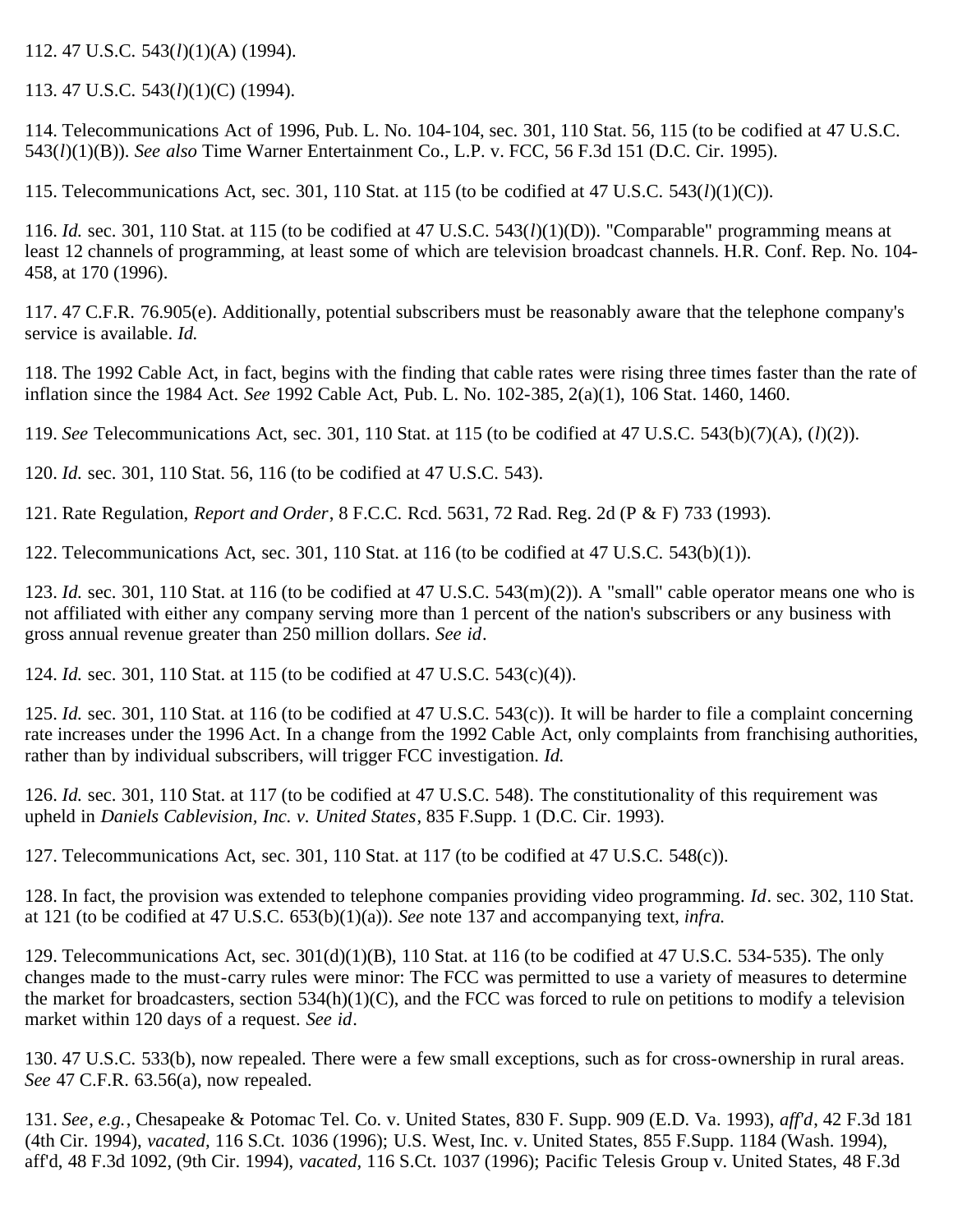1106 (9th Cir. 1994), *vacated sub nom*. U.S. West, Inc. v. United States, 116 S.Ct. 1037 (1996).

<span id="page-24-0"></span>132. Telecommunications Act, sec. 302(b)(1), 110 Stat. at 122 (to be codified at 47 U.S.C. 521).

<span id="page-24-1"></span>133. *See*, *e.g.*, Chesapeake & Potomac Tel. Co. v. United States, 116 S.Ct. 1036 (1996), *vacating* 42 F.3d 181 (4th Cir. 1994); U.S. West, Inc. v. United States, 116 S.Ct. 1037 (1996), *vacating* 48 F.3d 1092 (9th Cir. 1994); Pacific Telesis Group v. United States, 48 F.3d 1106 (9th Cir. 1994).

<span id="page-24-2"></span>134. Telecommunications Act, sec. 302(b)(1), 651, 110 Stat. 56, 118-19 (to be codified at 47 U.S.C. 651(a)(2),(3)).

<span id="page-24-3"></span>135. *Id.* sec. 302, 651, 110 Stat. at 118 (to be codified at 47 U.S.C. 651(a)(1)).

<span id="page-24-4"></span>136. *Id.* sec. 302, 653(b)(3), 110 Stat. at 124 (to be codified at 47 U.S.C. 653(b)(3)). The FCC's regulations implementing this provision are found at 47 C.F.R. 76.5100 et. seq. The "open video system" concept replaces the former FCC attempt to create a telco-cable hybrid, the video dialtone regulations. *See id.*

<span id="page-24-5"></span>137. H.R. Conf. Rep. No. 104-458, at 187 ("[T]he conferees hope that this approach will encourage common carriers to deploy open video systems and introduce vigorous competition in entertainment and information markets.").

<span id="page-24-6"></span>138. Telecommunications Act, sec. 302, 653, 110 Stat. at 121 (to be codified at 47 U.S.C. 653(b)(1)(a)).

<span id="page-24-7"></span>139. *Id.* sec. 302, 653(b)(1)(e)(i), 110 Stat. at 122-23 (to be codified at 47 U.S.C. 653(b)(1)(e)(i)).

<span id="page-24-8"></span>140. *Id.* sec. 302, 653(c)(3), 110 Stat. at 124 (to be codified at 47 U.S.C. 653(c)(3)).

<span id="page-24-9"></span>141. *Id.* sec. 302, 653(c)(1)(C), 110 Stat. at 123 (to be codified at 47 U.S.C. 653(c)(1)(C)).

<span id="page-24-10"></span>142. *Id.* sec. 302, 653(c)(1)(B)-(C), 110 Stat. at 122 (to be codified at 47 U.S.C. 653(c)(1)(B)-(C) (stating, *inter alia*, that Cable Act sections 611 [47 U.S.C. 531], 614 [47 U.S.C. 534], and 628 [47 U.S.C. 548], will apply to open video systems).

<span id="page-24-11"></span>143. *Id.* sec. 303, 110 Stat. at 125 (to be codified at 47 U.S.C. 541(b)(3)(B)). *See also* 47 U.S.C. 253(a) (preempting state and local regulation having the effect of prohibiting any entity from providing telecommunications service), discussed in text at note 84, *supra*. Local governments are also prohibited from *requiring* that cable operators offer telecommunications services, except for PEG and leased access channels and institutional networks. *See id.*

<span id="page-24-12"></span>144. Telecommunications Act, sec. 303, 110 Stat. at 124 (to be codified at 47 U.S.C. 541(b)(3)(A)(i)).

<span id="page-24-13"></span>145. *Id.*, sec. 303, 622(b), 110 Stat. at 125 (to be codified at 47 U.S.C. 542(b)). Under the Cable Act, franchise fees are capped at 5 percent of a cable operator's gross revenue. *Id.*

<span id="page-24-14"></span>146. There is much uncertainty as to how soon it will be economically practicable for either the cable or telephone company to use one wire to carry both cable service and telephone service: "[I]t is physically impossible to send a telephone conversation over a contemporary unswitched cable system, or to push a full-motion video signal through a switched but low-capacity telco." Botein, *supra* note 5, at 594. As Professor Botein has noted, although both cable systems and LECs send electronic signals through wires, "the resemblance between the two technologies just about ends there; for the foreseeable future, the two distribution systems are about as similar as an electric utility and a gas pipeline." *Id.* at 569.

<span id="page-24-15"></span>147. Telecommunications Act, sec. 302, 652(a)-(b), 110 Stat. at 125 (to be codified at 47 U.S.C. 652(a)-(b)).

<span id="page-24-16"></span>148. *Id.* sec. 302, 652(c), 110 Stat. at 119-20 (to be codified at 47 U.S.C. 652(c)).

<span id="page-24-17"></span>149. H.R. Conf. Rep. No. 104-458, at 174.

<span id="page-24-18"></span>150. *Id.*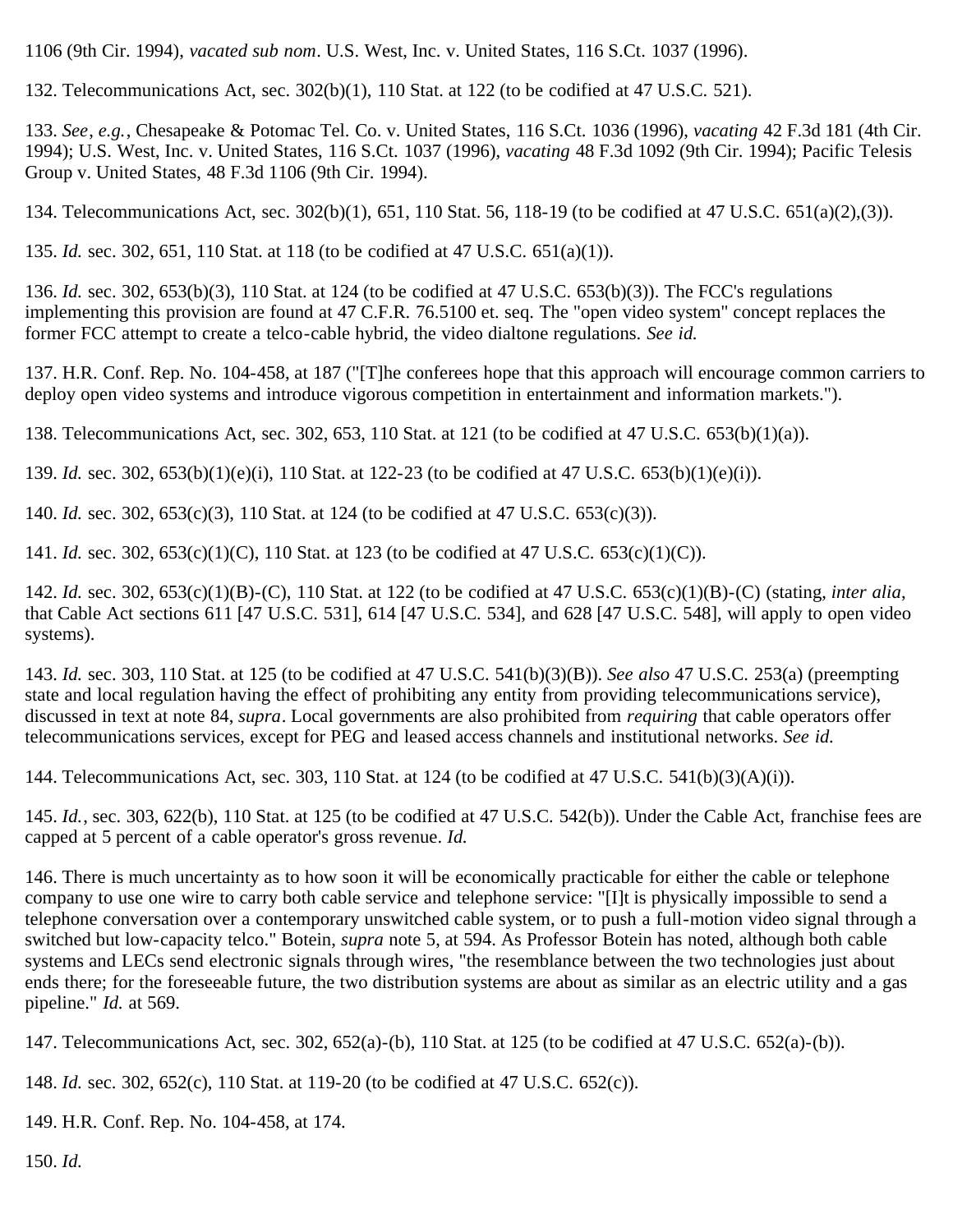<span id="page-25-0"></span>151. There were some narrow exceptions made to the ban on cable/telco merger. Telephone companies can combine with co-located cable operators in rural areas. Telecommunications Act, sec. 302, 652(d)(1), 110 Stat. at 119 (to be codified at 47 U.S.C.  $652(d)(1)$ ). Under this provision, the combined-entity must serve a location with fewer than 35,000 inhabitants outside an urbanized area, and must serve no more than 10 percent of the households in the telephone company's service area.

There were also some provisions that were written to apply to only a tiny number of situations. For example, under one exception, merger is permitted if the cable system either: 1) is not owned by one of the 50 largest cable operators, is outside the top 100 television markets, and serves no more than 17,000 subscribers, with at least 8000 urban and 6000 non-urban; or 2) serves fewer than 20,000 subscribers, of whom at most 12,000 live in urban areas, and is combining with a small telephone company, one with less than \$100 million in annual revenue. *Id.* sec. 302, 652(d)(4)- (5), 110 Stat. at 121 (to be codified at 47 U.S.C. 652(d)(4)-(5)).

A special exception was also carved out for some of the extremely few areas where a competitive cable market existed prior to the 1996 Act. Under this provision, in all but the top 25 largest television markets, a telephone company will be able to merge with a local cable operator, as long as: 1) It is not the largest cable operator in the area; 2) The acquired cable system is not owned by one of the 50 largest MSOs; 3) The area's larger cable system is owned by one of 10 largest MSOs; and 4) The acquired cable system must have obtained a franchise covering the same area as the largest system as of May 1, 1995. *Id.* sec. 302, 652(d)(3), 110 Stat. at 121 (to be codified at 47 U.S.C. 652(d)(3)).

<span id="page-25-1"></span>152. *Id.* sec. 302, 652(d)(6), 110 Stat. at 120 (to be codified at 47 U.S.C. 652(d)(6)).

<span id="page-25-2"></span>153. *Id.* sec. 302, 652(d)(6)(A), 110 Stat. at 121 (to be codified at 47 U.S.C. 652(d)(6)(A)).

<span id="page-25-3"></span>154. *Id.*

<span id="page-25-4"></span>155. 47 U.S.C. 542(b) (1994) (repealed 1996).

<span id="page-25-5"></span>156. Telecommunications Act, sec. 301(i), 110 Stat. at 117 (to be codified at 47 U.S.C. 537)).

<span id="page-25-6"></span>157. *Id.* sec. 301, 110 Stat. at 117 (to be codified at 47 U.S.C. 537).

<span id="page-25-7"></span>158. *Id.* sec. 202(f)(1), 110 Stat. at 111 (revising 47 C.F.R. 76.501).

<span id="page-25-8"></span>159. *Id.* sec. 202(f)(2), 110 Stat. at 111.

<span id="page-25-9"></span>160. *Id.* sec. 202(i), 110 Stat. at 112 (eliminating 47 U.S.C. 533(a)(1)).

<span id="page-25-10"></span>161. H.R. Conf. Rep. No. 104-458, at 164 (discussing FCC review of 47 C.F.R. 76.501).

<span id="page-25-11"></span>162. Telecommunications Act, sec. 202(i)(6), 110 Stat. at 112 (adding 47 U.S.C. 533(a)(3)). For a discussion of "effective competition," see text accompanying notes 111-16, *supra*.

<span id="page-25-12"></span>163. *See* text accompanying *supra* notes 154-61.

<span id="page-25-13"></span>164. Telecommunications Act, sec. 204, 309(k), 110 Stat. at 115 (to be codified at 47 U.S.C. 309(k)(4)). In fact, this subsection is entitled, "Competitor Consideration Prohibited." *Id.*

<span id="page-25-14"></span>165. *Id.* sec. 204, 309(k)(1), 110 Stat. at 112 (to be codified at 47 U.S.C. 309(k)(1)).

<span id="page-25-15"></span>166. In practice, though, broadcast renewal has always been a virtual sure-thing. *See*, *e.g.,* Monroe Comm. Corp. v. FCC, 900 F.2d 351, 359 (D.C. Cir. 1990) (Silberman, J., concurring) ("Quite obviously the FCC shrinks from the prospect of taking the license away from the incumbent, but . . . it is hard to see how the FCC can justify the weight it places on incumbency in [the renewal] case.").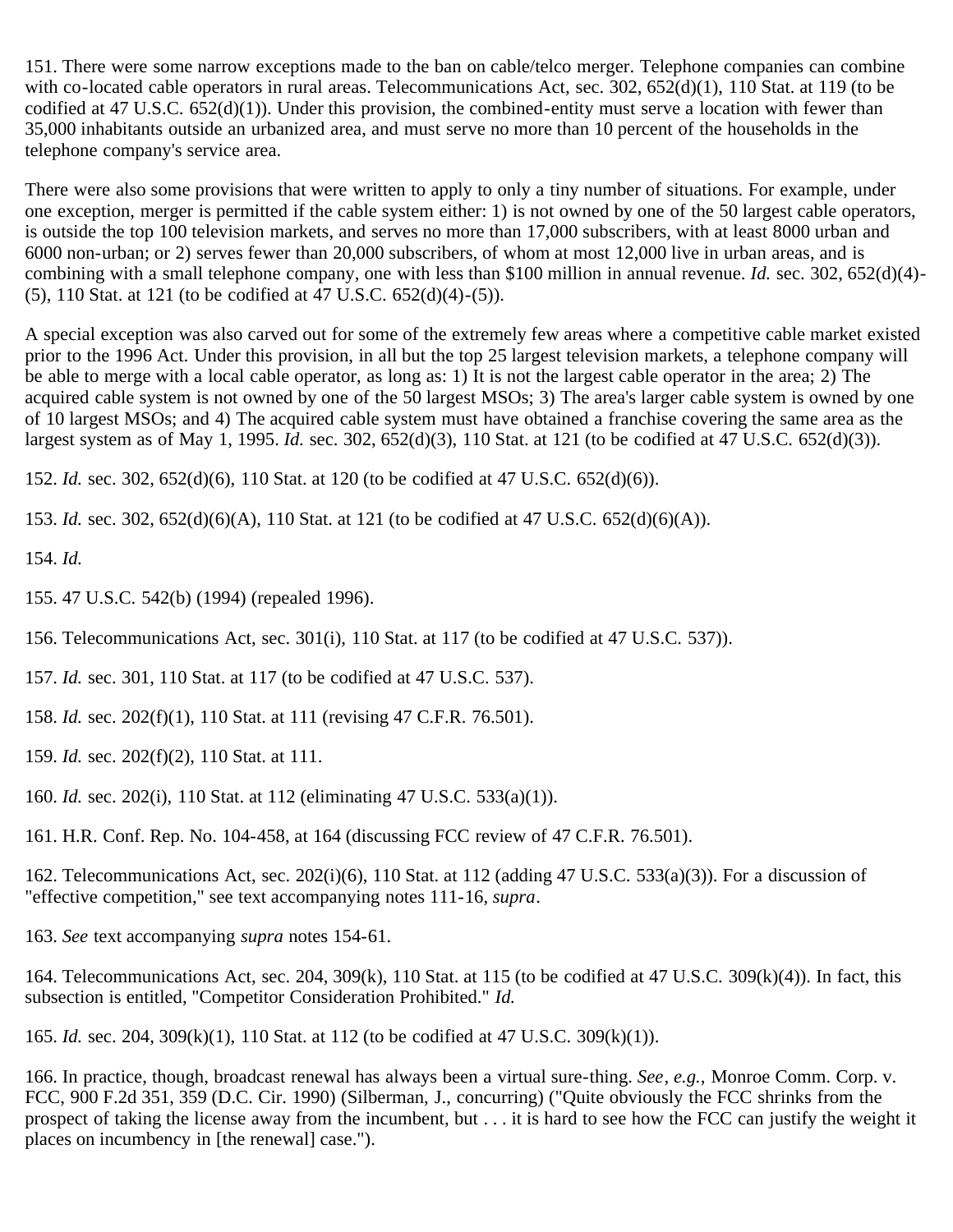- <span id="page-26-0"></span>167. Telecommunications Act, sec. 203, 307(c), 110 Stat. at 112 (to be codified at 47 U.S.C. 307(c)(1)).
- <span id="page-26-1"></span>168. *Id.* sec. 202(a), 110 Stat. at 110 (to be codified at 47 C.F.R. 73.3555).
- <span id="page-26-2"></span>169. *Id.* sec. 202(c)(1)(A), 110 Stat. at (to be codified at 47 C.F.R. 73.3555).

<span id="page-26-3"></span>170. *Id.* sec.  $202(c)(1)(B)$ , 110 Stat. at (to be codified at 47 C.F.R. 73.35555). This is an increase from the previous national cap of 25 percent. *See* 47 C.F.R. 73.3555 (1995) (now revised).

<span id="page-26-4"></span>171. Telecommunications Act, sec. 202(b), 110 Stat. at 110 (to be codified at 47 C.F.R. 73.3555).

- <span id="page-26-5"></span>172. Id. sec.  $202(c)(2)$ , 110 Stat. at 111 (referring to current duopoly rule at 47 C.F.R. 73.3555).
- <span id="page-26-6"></span>173. H.R. Conf. Rep. No. 104-458, at 163.
- <span id="page-26-7"></span>174. 47 C.F.R. 73.3555 (1995) (now revised).
- <span id="page-26-8"></span>175. Telecommunications Act, sec. 202(d), 110 Stat. at 111.
- <span id="page-26-9"></span>176. 47 C.F.R. 73.658(g) (now revised).
- <span id="page-26-10"></span>177. Telecommunications Act, sec 202(c), 110 Stat. at 111. *See* 47 C.F.R. 73.658(g) (as revised).
- <span id="page-26-11"></span>178. Telecommunications Act, sec 201, 336(g), 110 Stat. at 110 (to be codified at 47 U.S.C. 335(g)).
- <span id="page-26-12"></span>179. *Id*. sec. 201, 336(a)(1), 110 Stat. at 107 (to be codified at 47 U.S.C. 335(a)(1)).

<span id="page-26-13"></span>180. *See*, *e.g.*, Jonathan D. Blake & Ellen P. Goodman, *Second Byte: Congressional Excursion into Digital TV*, 14 Comm. Law. at 3-5 (1996).

<span id="page-26-14"></span>181. *See*, *e.g.*, Abrams v. United States, 250 U.S. 616, 630 (1919) (Holmes, J. dissenting) ("[T]he best test of truth is the power of the thought to get itself accepted in the competition of the market  $\dots$ .").

<span id="page-26-15"></span>182. United States v. Associated Press, 52 F. Supp. 362 (S.D.N.Y. 1943), *aff'd*, 326 U.S. 1 (1944).

<span id="page-26-16"></span>183. "Some degree of abuse is inseparable from the proper use of everything; and in no instance is this more true than that of the press." New York Times Co. v. Sullivan, 376 U.S. 254, 271 (196) (quoting James Madison *in* 4 Elliot's Debates on the Federal Constitution 571 (1876).

<span id="page-26-17"></span>184. Telecommunications Act of 1996, Pub. L. No. 104-104, sec. 501, 110 Stat. 56, 133.

<span id="page-26-18"></span>185. *Id*. sec. 551(b), 303(w)(2), 110 Stat. at 140 (to be codified at 47 U.S.C. 303(w)(2)).

<span id="page-26-19"></span>186. *Id*. sec. 551(c), 303(x), 110 Stat. at 141 (to be codified at 47 U.S.C. 303 (x)). Actually, this only applies to television sets with a diagonal screen of 13 inches or greater. *Id*.

<span id="page-26-20"></span>187. *Id*. sec. 551(e)(2), 110 Stat. at 142.

<span id="page-26-21"></span>188. *See*, *e.g.*, Freedman v. Md., 380 U.S. 51 (1965); Interstate Circuit v. Dallas, 390 U.S. 676 (1968).

<span id="page-26-22"></span>189. Telcommunications Act, sec. 551(b), 303(w)(1), 110 Stat. at 140 (to be codified at 47 U.S.C. 303(w)(1)); *id*. sec.  $551(e)(2)$ , 110 Stat. at 142. These guidelines, which are to be promulgated after an advisory board issues recommendations, are not intended to be formal "requirements," that broadcasters must use. H.R. Conf. Rep. No. 104- 458, at 195. However, if any rating system is used, the rating must be transmitted with the programming. *Id*. sec. 551(b), 303(w)(2), 110 Stat. at 140 (to be codified at 47 U.S.C. 303(w)(2)).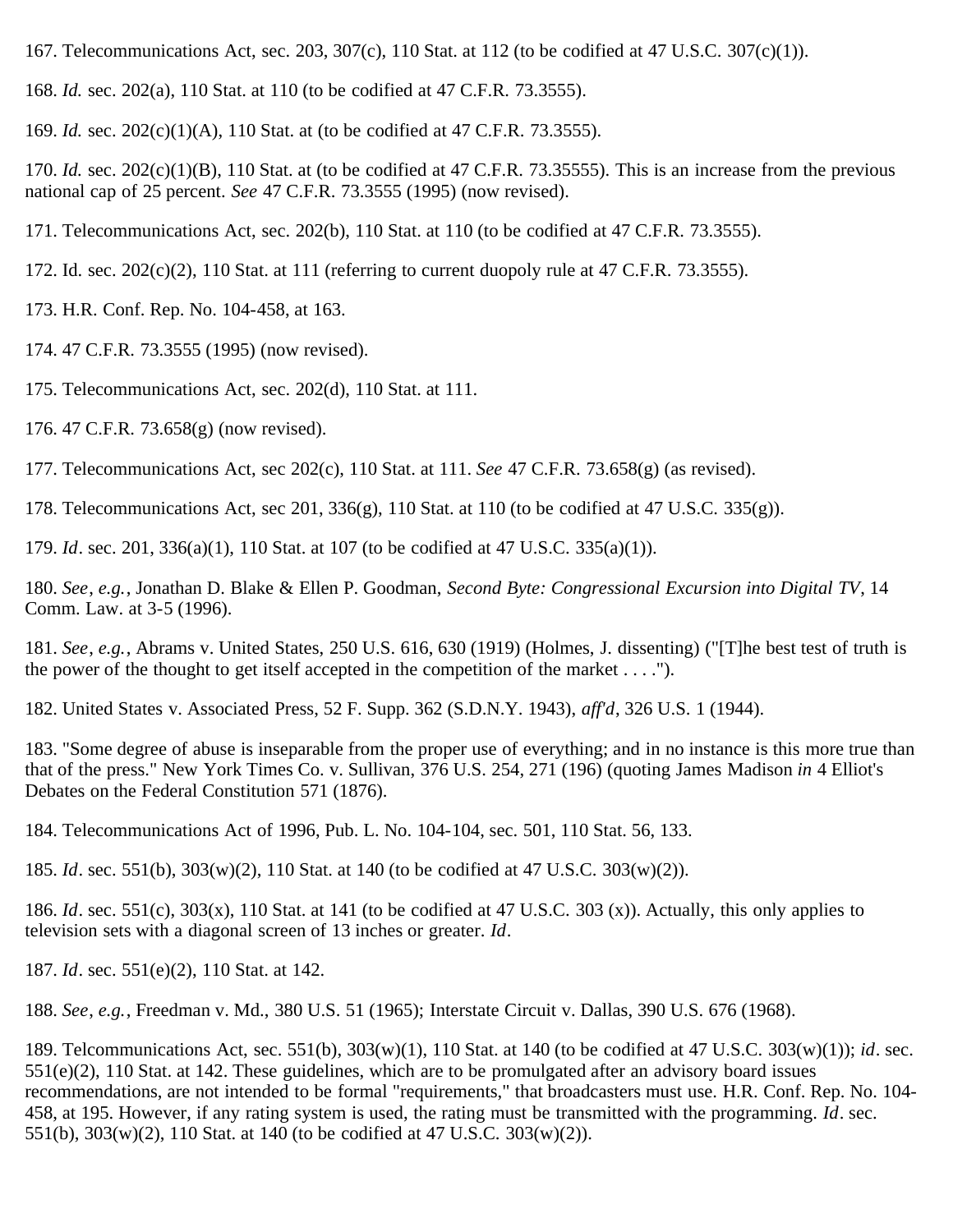<span id="page-27-0"></span>190. *See generally* Douglas Ayer et al., *Self-Censorship in the Movie Industry: An Historical Perspective of Law and Social Change*, 1970 Wisc. L. Rev. 791 (1970).

<span id="page-27-1"></span>191. Telecommunications Act, sec. 551(e)(1), 110 Stat. at 142. The broadcast industry, in part due to their desire to please the same congressional powers that would be distributing the lucrative spectrum for Advanced Television, see text accompanying *supra* notes 177-79, announced their willingness to establish "voluntary" rules for rating programming.

<span id="page-27-2"></span>192. *Id*. sec. 551(e)(1), 110 Stat. at 142 (emphasis added).

<span id="page-27-3"></span>193. FCC v. Pacifica Found., 438 U.S. 726, 748 (1978).

<span id="page-27-4"></span>194. This is what occurred in the dial-a-porn case, where a ban on telephone indecency was struck down due to the availability of "less restrictive means" for protecting children. Sable Comm. of Cal., Inc. v. FCC, 492 U.S. 115, 129 (1989).

<span id="page-27-5"></span>195. 47 U.S.C. 544(d)(2) (1994).

<span id="page-27-6"></span>196. *See*, *e.g.*, Cruz v. Ferre, 755 F.2d 1415, 1420-21 (11th Cir. 1985); Community Television, Inc. v. Wilkinson, 611 F.Supp. 1099 (D. Utah 1985), *aff'd sub nom*. Wilkinson v. Jones, 800 F.2d 989 (10th Cir. 1986), *aff'd without opinion*, 480 U.S. 926 (1987). Obscenity, which is not constitutionally protected, can be banned from cable television, and the 1996 Act raised the penalty for transmitting obscene cable programming from \$10,000 to \$100,000. Telecommunications Act, sec. 503, 110 Stat. at 136 (amending 47 U.S.C. 559).

<span id="page-27-7"></span>197. Telcommunications Act, sec. 505, 641(a), 110 Stat. at 136 (to be codified at 47 U.S.C. 641(a)). "Scramble" is defined to mean rearranging the content of the signal sent into the home so that the programming cannot be seen or heard in an understandable manner. *Id*. sec. 505, 641(c), 110 Stat. at 136 (to be codified at 47 U.S.C. 641(c)).

<span id="page-27-8"></span>198. *Id*. sec. 505, 641(b), 110 Stat. at 136 (to be codified at 47 U.S.C. 641(b)). The FCC ruled that unscrambled adult programming could only be shown between the hours of 10 p.m. and 6 a.m.

<span id="page-27-9"></span>199. Playboy Entertainment Group, Inc. v. United States, 918 F. Supp. 813 (D. Del. 1996).

<span id="page-27-10"></span>200. Telecommunications Act, sec. 504, 640(a), 110 Stat. at 136 (to be codifed at 47 U.S.C. 640(a)).

<span id="page-27-11"></span>201. H.R. Conf. Rep. No. 104-458, at 192.

<span id="page-27-12"></span>202. 47 U.S.C. 531, 532 (1994).

<span id="page-27-13"></span>203. The 1992 Cable Act permitted operators to refuse to carry access programming that depicted "sexual or excretory activities or organs in a patently offensive manner," Section 10(a) and 10(c). The 1996 Telecommunications Act permitted operators to refuse to carry access programming, "which contains obscenity, indecency or nudity." Telecommunications Act, sec. 506, 110 Stat. at 136-37 (to be codified at 47 U.S.C. 531(e), 532(c)(2)).

<span id="page-27-14"></span>204. Denver Area Educational Tele-Comm. Consortium, Inc. v. FCC, 116 S. Ct. 2374 (1996). The Court also struck down a 1992 provision requiring cable operators to segregate "patently offensive" leased access programming on a single channel and only permit subscriber access upon written request. 1992 Cable Act, Section 10(b).

<span id="page-27-15"></span>205. *Denver Educational*, 116 S.Ct. 2374, 2394-97. This part of Justice Breyer's opinion was joined by only Justices Stevens and Souter.

<span id="page-27-16"></span>206. *Id*. at 2397.

<span id="page-27-17"></span>207. Time Warner Entertainment Co. v. FCC, 93 F.3d 957, 981 n.7 (D.C. Cir. 1996).

<span id="page-27-18"></span>208. 47 U.S.C. 558 (1994). This provision was upheld in *Time Warner*, 93 F.3d 957.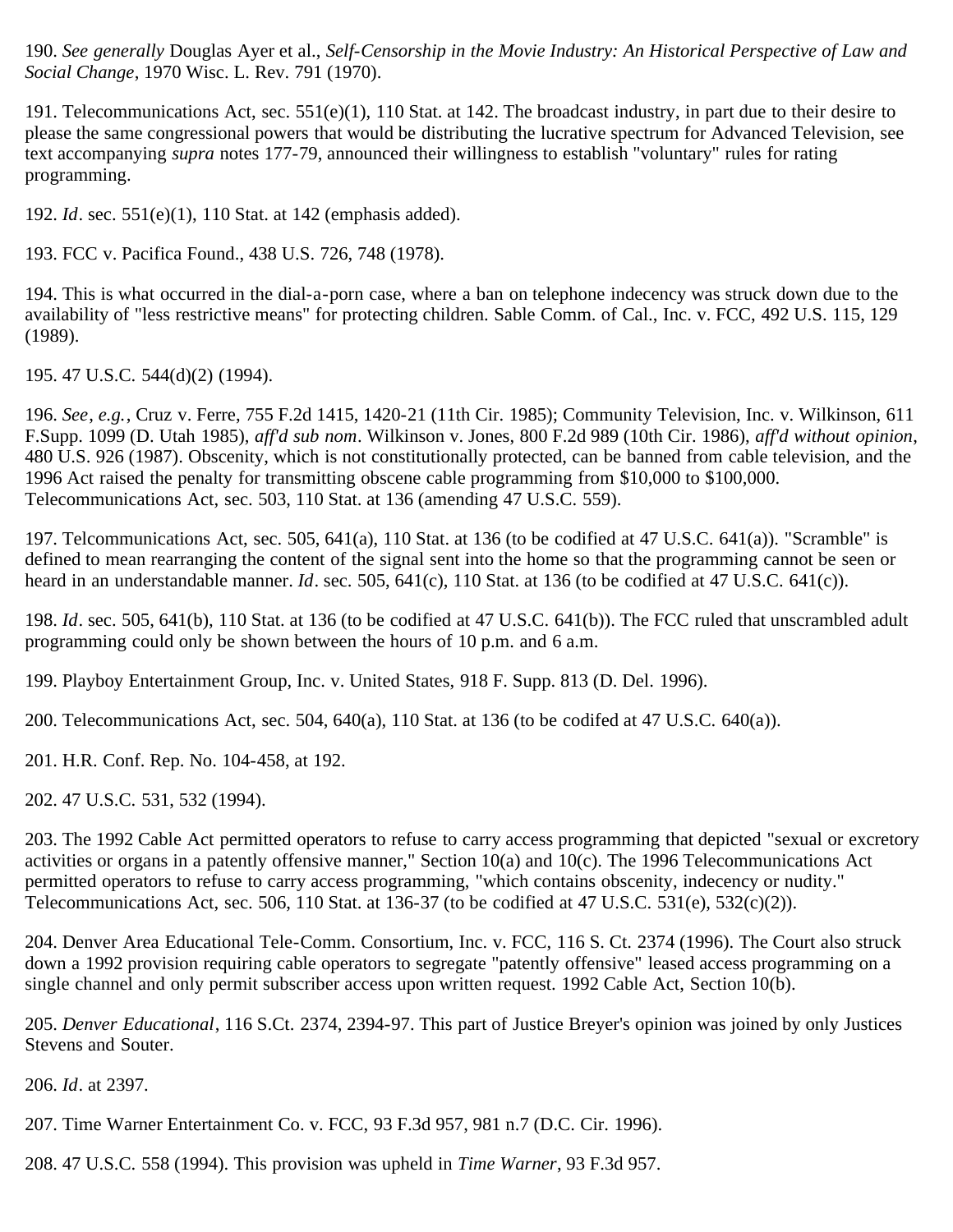<span id="page-28-0"></span>209. *See* Farmers Educ. & Coop. Union v. WDAY, Inc., 360 U.S. 525, 535 (1959).

<span id="page-28-1"></span>210. For a general description of the Internet, see *Shea v. Reno*, 930 F. Supp. 916, 925 (S.D.N.Y. 1996) (describing the Internet as, "a collection of more than 50,000 networks linking some nine million host computers in ninety countries ... . .").

<span id="page-28-2"></span>211. For example, the 1996 Act makes it a crime to use telecommunication devices to induce a minor to engage in any illegal sexual act, Telecommunications Act, sec. 508, 110 Stat. at 137 (to be codified at 18 U.S.C. 2422(b)), or to annoy or harass another person either with obscene and indecent communication or by repeated telephone calls. *Id*. sec. 502, 223(a)(1)(B), (D)-(E), 110 Stat. at 133 (to be codified at 47 U.S.C. 223(a)(1)(B), (D)-(E)). The Act also clarifies that it is a felony to use a computer to transmit obscene material. *Id*. 110 Stat. at 137 (to be codified at 18 U.S.C. 1462). This last amendment probably does not change pre-existing obscenity law, which was generally interpreted to reach that result. *See* United States v. Thomas, 74 F.3d 701, 704-05 (6th Cir. 1995) (affirming obscenity convictions for the operation of a computer bulletin board).

<span id="page-28-3"></span>212. Telecommunications Act, sec. 502, 223(d), 110 Stat. at 133 (to be codified at 47 U.S.C. 223(d)).

<span id="page-28-4"></span>213. *Shea*, 930 F. Supp. 916; ACLU v Reno, 929 F. Supp. 824 (E.D. Pa. 1996). The Supreme Court has agreed to review the ruling in *ACLU v. Reno*, 65 U.S.L.W. 3411 (1996).

<span id="page-28-5"></span>214. ACLU v Reno, 929 F. Supp. at 853.

<span id="page-28-6"></span>215. Telecommunications Act, sec. 509, 230(c), 110 Stat. at 138 (to be codified at 47 U.S.C. 230 (c)).

<span id="page-28-7"></span>216. *Id*. sec. 509, 230(c)(2), 110 Stat. at 138 (to be codified at 47 U.S.C. 230(c)(2)). The 1996 Act also protects those who provide connections to the Internet or networks they do not control, are not responsible for on-line content. *Id*. sec. 502, 223(e), 110 Stat. at 134 (to be codified at 47 U.S.C. 223(e)). This protection is reserved for "entities that simply offer general access to the Internet and other online content." H.R. Conf. Rep. No. 104-458, at 190.

<span id="page-28-8"></span>217. H.R. Conf. Rep. No. 104-458, at 194

<span id="page-28-9"></span>218. 1995 N.Y. Misc. LEXIS 229 (N.Y.S.Ct. 1995).

<span id="page-28-10"></span>219. *Id.*

<span id="page-28-11"></span>220. *See generally* Michael I. Meyerson, *Authors, Editors, and Uncommon Carriers: Identifying the `Speaker' Within the New Media*, 71 Notre Dame L. Rev. 79, 116-124 (1995).

<span id="page-28-12"></span>221. H.R. Conf. Rep. No. 104-458, at 194.

<span id="page-28-13"></span>222. *Cf.* Cubby, Inc. v. CompuServe, Inc., 776 F. Supp. 135, 140 (S.D.N.Y. 1991) (holding that CompuServe was not responsible because it had "little or no editorial control" over the content of the postings.).

<span id="page-28-14"></span>223. Felicity Barringer, *Electronic Bulletin Boards Need Editing. No They Don't*, N.Y. Times, Mar. 11, 1990 at Section 4, p.4 quoting Brian Ek, spokesperson for Prodigy.

<span id="page-28-15"></span>224. This doctrine states that "where general words follow an enumeration . . . by words of a particular and specific meaning, such general words are not to be construed to their widest extent, but are to be held as applying only to persons or things of the same general kind or class as those specifically mentioned." Black's Law Dictionary 517 (6th ed. 1990).

<span id="page-28-16"></span>225. "From this point forward, telecommunications law starts with the Telecommunications Act of 1996." Jim Chen, *Antitrust Issues in the Telecommunications and Software Industries: Titanic Telecommunications,* 25 Sw. U.L. Rev. 535, 537 (1996).